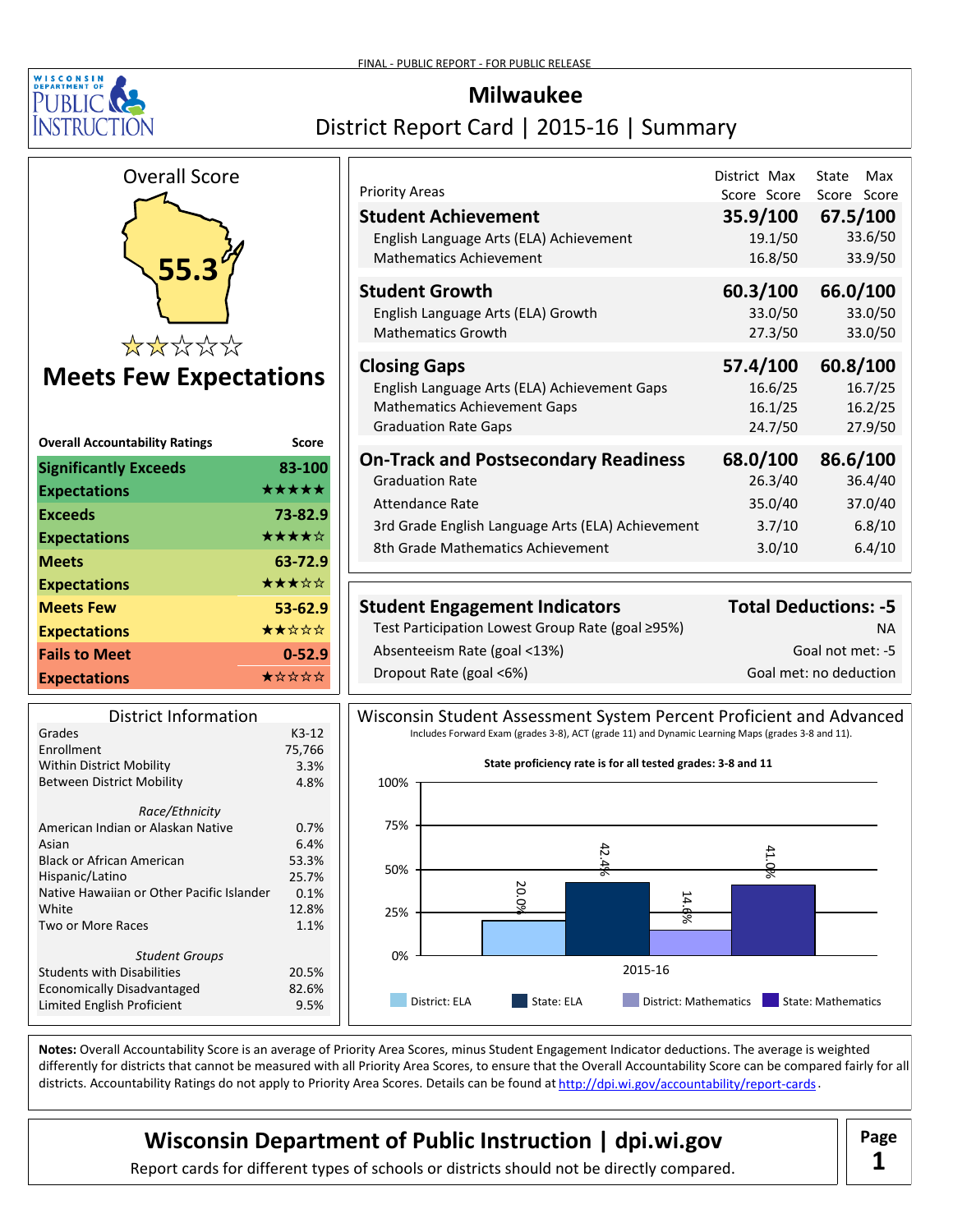

# District Report Card | 2015-16 | Notes

#### **Rating Category Descriptions**

- Significantly Exceeds Expectations: District greatly exceeds state expectations for student achievement, student growth, educational equity, and preparing students for educational milestones, including college and career readiness.
- Exceeds Expectations: District exceeds state expectations for student achievement, student growth, educational equity, and preparing students for educational milestones, including college and career readiness.
- Meets Expectations: District is meeting some state expectations for student achievement, student growth, educational equity, and preparing students for educational milestones, including college and career readiness.
- Meets Few Expectations: District is meeting few state expectations for student achievement, student growth, educational equity, and preparing students for educational milestones, including college and career readiness.
- Fails to Meet Expectations: District is failing to meet state expectations for student achievement, student growth, educational equity, and preparing students for educational milestones, including college and career readiness.

#### **Priority Areas**

- **Student Achievement** measures the level of knowledge and skills among students in the district, compared to state and national standards. It includes a composite of English language arts (ELA) and mathematics performance by the "all students" group in the Wisconsin Student Assessment System (WSAS) for all tested grades in the district.
- **Student Growth** describes how much student knowledge of ELA and mathematics in the district changes from year to year. It uses a value-added score that compares the change in a student's scores to those of observationally similar students.
- Closing Gaps provides a measure that reflects the statewide goal of having all students improve, while narrowing the achievement and graduation gaps between groups of students. This measure acknowledges districts that raise the performance of traditionally lagging student groups, contributing to the closure of statewide gaps.
- On-Track and Postsecondary Readiness indicates the success of students in the district in achieving educational milestones that predict postsecondary success. It includes the graduation rate and the attendance rate as applicable to the district. It also includes measures of third-grade ELA and eighth grade mathematics achievement as applicable to the district.

#### **Student Engagement Indicators**

Student Engagement Indicators are measures outside the four Priority Areas that affect student success or the soundness of the report card. Each indicator has a goal, and districts that fail to meet that goal receive a point deduction from their Overall Accountability Score. Goals were set by looking at statewide data and establishing thresholds that identify districts contributing the most to lowering Wisconsin's overall performance in the areas below.

- Test Participation Rate: Every district has a goal of 95% participation in the Wisconsin Student Assessment System (WSAS). The district's performance is measured by the participation rate of the lowest-participating student group.
- Absenteeism Rate: This indicator describes the proportion of students in the district who attend school less than 84.1% of the time. If the absenteeism rate in the district is 13% or more, five points are deducted. The absenteeism rate is different from the attendance rate because it measures students who are absent from school a certain amount of time, not how often students are present in school.
- Dropout Rate: The goal for all districts is to have a dropout rate of less than 6%. A district not meeting the goal has five points deducted from its score. Note that dropout rate is not the opposite of graduation rate. A dropout rate includes any student who leaves school in grades 7-12 without expecting to earn a high school diploma, while a graduation rate counts students who earn a high school diploma within a certain time (four or six years) after starting ninth grade.

#### **About the Data**

- The data presented in this report card are for public and state accountability purposes.
- Student performance on the Wisconsin Student Assessment System (WSAS) is the foundation of this report. WSAS data include Forward Exam, ACT and Dynamic Learning Maps (DLM) in 2015-16, Badger Exam, ACT and DLM in 2014-15, and Wisconsin Knowledge and Concepts (WKCE) and Wisconsin Alternate Assessment - Students with Disabilities (WAA-SwD) in 2013-14 and prior years.
- Some supplemental data that are not used for accountability calculations are presented in this report card for informational purposes in order to provide context. Additional data on student performance are available here: http://dpi.wi.gov/wisedash.
- To protect student privacy, data for groups of fewer than 20 students are replaced by asterisks on public report cards.
- NA is used when data are Not Applicable. For example, a district that does not graduate students will have NA listed for graduation results.
- The calculations used in this report card are described in the Technical Guide and Interpretive Guide: <http://dpi.wi.gov/accountability/report-cards>
- State comparison scores shown on page one are shown for context only. They are not used to determine this district's score or rating.

# **Wisconsin Department of Public Instruction | dpi.wi.gov**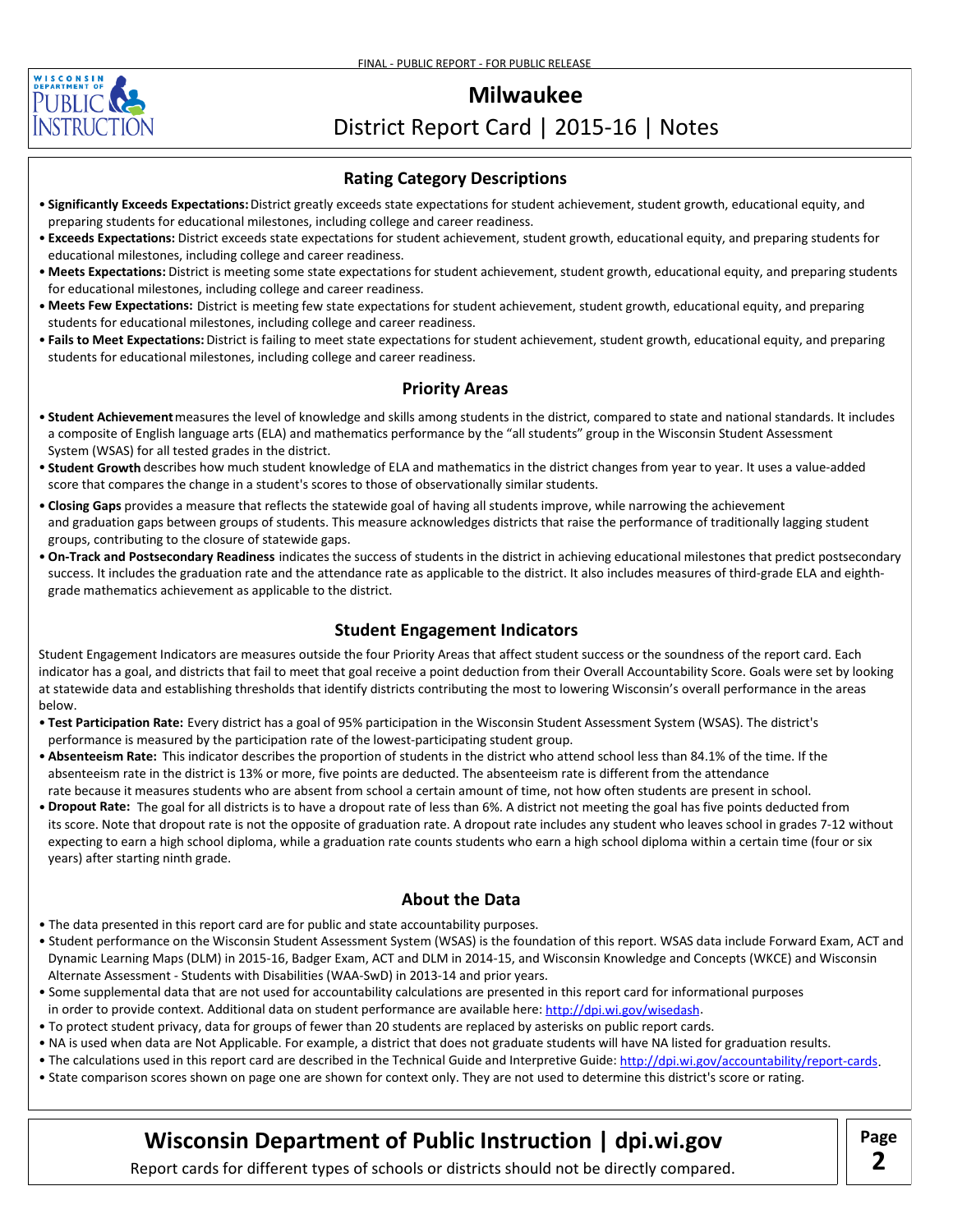

### District Report Card Detail | 2015-16 | School Performance

# **School Performance Supplemental Data**

School performance is provided for informational purposes only and is not used to determine district accountability scores. The performance of all students in the district, including those in alternate accountability schools, is combined to determine the district accountability score and rating.

| Summary of Overall Accountability Ratings for Schools in the District |                          |                           |
|-----------------------------------------------------------------------|--------------------------|---------------------------|
| <b>Rating Category</b>                                                | <b>Number of Schools</b> | <b>Percent of Schools</b> |
| <b>Significantly Exceeds Expectations</b>                             | 3                        | 2.0%                      |
| <b>Exceeds Expectations</b>                                           | 21                       | 13.8%                     |
| <b>Meets Expectations</b>                                             | 31                       | 20.4%                     |
| <b>Meets Few Expectations</b>                                         | 41                       | 27.0%                     |
| <b>Fails to Meet Expectations</b>                                     | 42                       | 27.6%                     |
| Alternate Accountability - Satisfactory Progress                      | 3                        | 2.0%                      |
| Alternate Accountability - Needs Improvement                          | 11                       | 7.2%                      |
| Alternate Accountability - No Score                                   | 0                        | $0.0\%$                   |

### **Summary of Priority Area Scores for Schools in the District**

Does not include Alternate Accountability schools

| <b>Priority Area</b>                 | <b>Low Score</b> | <b>Average Score</b> | <b>High Score</b> | <b>Maximum Score</b> |
|--------------------------------------|------------------|----------------------|-------------------|----------------------|
| <b>Overall Accountability</b>        | 15.0             | 57.7                 | 94.5              | 100                  |
| <b>Student Achievement</b>           | 8.6              | 34.1                 | 87.5              | 100                  |
| <b>Student Growth</b>                | 15.9             | 60.9                 | 100.0             | 100                  |
| <b>Closing Gaps</b>                  | 30.5             | 61.2                 | 98.6              | 100                  |
| On-Track and Postsecondary Readiness | 45.8             | 77.3                 | 95.0              | 100                  |

### **Summary of Student Engagement Indicator Deductions for Schools in the District**

Does not include Alternate Accountability schools

| <b>Number of Deductions</b> | <b>Number of Schools</b> | <b>Percent of Schools</b> |
|-----------------------------|--------------------------|---------------------------|
| Zero                        | 57                       | 41.3%                     |
| One                         | 60                       | 43.5%                     |
| Two                         | 12                       | 8.7%                      |
| Three                       |                          | 6.5%                      |

## **Wisconsin Department of Public Instruction | dpi.wi.gov | Page**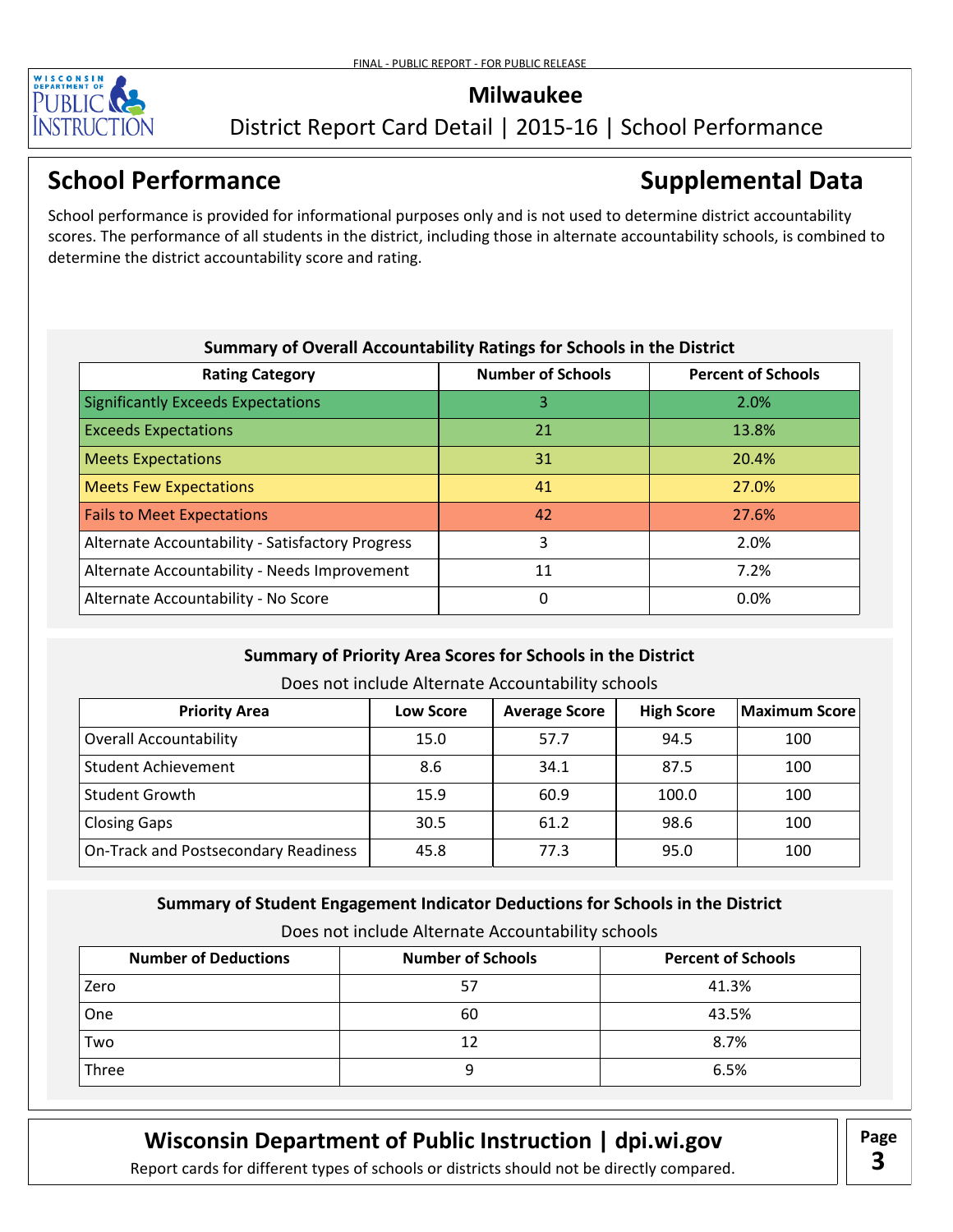

### District Report Card Detail | 2015-16 | Student Achievement

# **Student Achievement**

#### **What is the purpose of this Priority Area?**

The purpose of this Priority Area is to indicate how the level of knowledge and skills for students in the district compares against state and national standards.

#### **What is being measured?**

This measure is a composite of ELA and mathematics performance-level profiles for the "all students" group in the Wisconsin Student Assessment System (WSAS) for all tested grades. The score is based on how a district's students are distributed across the four WSAS performance levels, and it takes three years worth of test data into account.

#### **What can the report card data tell us?**

Beyond a district-wide score for Student Achievement, the report card shows the distribution of students across the four WSAS performance levels for the most recent three years.

Readers can use these data to compare this district against the state average and to see if the data reveal any short-term trends. Districts can use this information to help develop overall achievement goals to guide improvement efforts.

These data are also broken out by groups of students. Readers can evaluate the impact of group performance on overall district performance. They can identify particular groups of students who are having trouble or doing well.

#### **What goes into the calculation of the Priority Area score?**

The data used to calculate a Priority Area score can be found on the following pages. Some supplemental data are also included to provide context. The accompanying Technical Guide explains how to calculate accountability scores, including worksheets that allow users to calculate these scores. See: http://dpi.wi.gov/accountability/report-cards.

#### **Is the Priority Area score calculated for all students, for subgroups, or both?**

The Student Achievement score is based on the "all students" group, not student subgroups.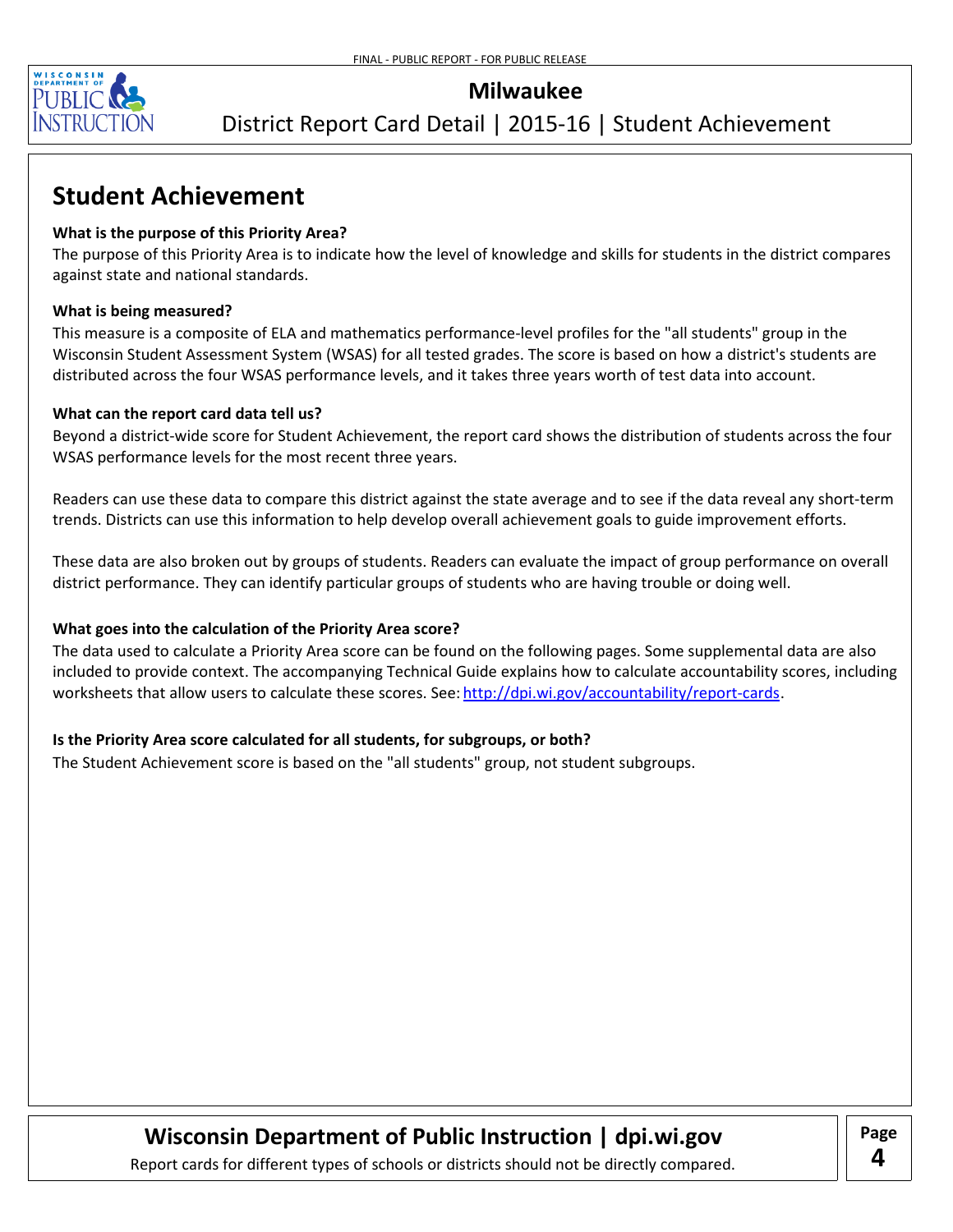

District Report Card Detail | 2015-16 | Student Achievement

# **Student Achievement Total Score: 35.9/100**

### **English Language Arts Achievement Score: 19.1/50**

|                     |                   |        | 2013-14         |                                               |        | 2014-15         |               |                 | 2015-16 |               |
|---------------------|-------------------|--------|-----------------|-----------------------------------------------|--------|-----------------|---------------|-----------------|---------|---------------|
| Performance         | <b>Points</b>     |        | <b>Students</b> |                                               |        | <b>Students</b> |               | <b>Students</b> |         |               |
| Level               | <b>Multiplier</b> | Count  | Percent         | <b>Points</b>                                 | Count  | Percent         | <b>Points</b> | Count           | Percent | <b>Points</b> |
| Advanced            | 1.5               | 813    | 2.6%            | 1,219.5                                       | 2,300  | 7.1%            | 3,450         | 915             | 2.8%    | 1,372.5       |
| Proficient          | 1.0               | 4,172  | 13.1%           | 4,172                                         | 6,308  | 19.4%           | 6,308         | 5,557           | 17.2%   | 5,557         |
| Basic               | 0.5               | 10,112 | 31.8%           | 5,056                                         | 8,301  | 25.6%           | 4,150.5       | 10,646          | 32.9%   | 5,323         |
| <b>Below Basic</b>  | 0.0               | 16,732 | 52.6%           | 0                                             | 15,577 | 47.9%           | 0             | 15,194          | 47.0%   | 0             |
| <b>Total Tested</b> | -                 | 31,829 | 100.0%          | 10,447.5                                      | 32,486 | 100.0%          | 13,908.5      | 32,312          | 100.0%  | 12,252.5      |
|                     |                   |        |                 |                                               |        |                 |               |                 |         |               |
|                     |                   |        |                 | <b>Mathematics Achievement Score: 16.8/50</b> |        |                 |               |                 |         |               |
|                     |                   |        | 2013-14         |                                               |        | 2014-15         |               |                 | 2015-16 |               |

#### **Mathematics Achievement Score: 16.8/50**

|                     |                   |        | 2013-14         |               |        | 2014-15         |               | 2015-16         |         |               |  |
|---------------------|-------------------|--------|-----------------|---------------|--------|-----------------|---------------|-----------------|---------|---------------|--|
| Performance         | <b>Points</b>     |        | <b>Students</b> |               |        | <b>Students</b> |               | <b>Students</b> |         |               |  |
| Level               | <b>Multiplier</b> | Count  | Percent         | <b>Points</b> | Count  | Percent         | <b>Points</b> | Count           | Percent | <b>Points</b> |  |
| Advanced            | 1.5               | 1,015  | 3.2%            | 1,522.5       | 1,471  | 4.6%            | 2,206.5       | 471             | 1.4%    | 706.5         |  |
| Proficient          | 1.0               | 5,441  | 17.1%           | 5,441         | 3,767  | 11.7%           | 3,767         | 4,268           | 13.1%   | 4,268         |  |
| <b>Basic</b>        | 0.5               | 11,874 | 37.3%           | 5,937         | 8,699  | 27.0%           | 4,349.5       | 9,568           | 29.5%   | 4,784         |  |
| <b>Below Basic</b>  | 0.0               | 13,475 | 42.4%           | 0             | 18,231 | 56.7%           | 0             | 18,180          | 56.0%   | 0             |  |
| <b>Total Tested</b> | ٠                 | 31,805 | 100.0%          | 12,900.5      | 32,168 | 100.0%          | 10,323        | 32,487          | 100.0%  | 9,758.5       |  |

#### **Notes**

- Details on student achievement calculations can be found at http://dpi[.](http://dpi.wi.gov/accountability/report-cards)wi.gov/accountability/report-cards.
- Student achievement is based on Wisconsin Student Assessment System (WSAS) results for full academic year (FAY) students in all tested grades in the district.
- This report shows student performance in mathematics and English language arts.
- Points displayed in the tables above are weighted so that larger numbers of students and more recent years contribute more to the score for the Priority Area.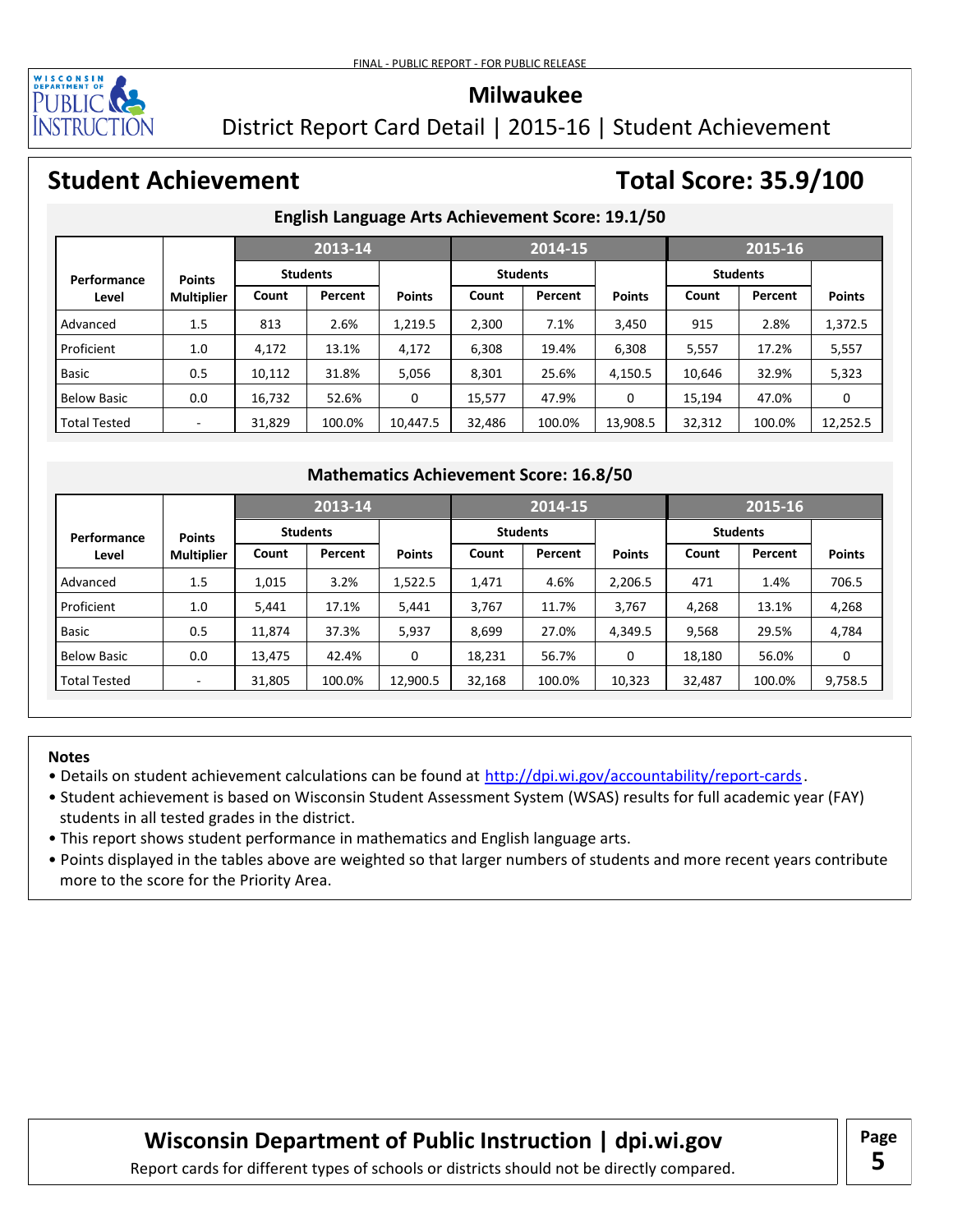

### District Report Card Detail | 2015-16 | Student Achievement

# **Student Achievement**

# **Supplemental Data**

Group performance is provided for informational purposes only and is not used to determine the Student Achievement scores used in the accountability system.

|                                              | <b>English Language Arts Supplemental Data</b> |                     |                       |                  |                               |                 |                     |                       |                  |                        |                 |                     |                       |                  |                               |
|----------------------------------------------|------------------------------------------------|---------------------|-----------------------|------------------|-------------------------------|-----------------|---------------------|-----------------------|------------------|------------------------|-----------------|---------------------|-----------------------|------------------|-------------------------------|
|                                              |                                                |                     | 2013-14               |                  |                               | 2014-15         |                     |                       |                  | 2015-16                |                 |                     |                       |                  |                               |
| Group                                        | Tested<br>Total                                | Advanced<br>Percent | Proficient<br>Percent | Percent<br>Basic | <b>Below Basic</b><br>Percent | Tested<br>Total | Advanced<br>Percent | Proficient<br>Percent | Percent<br>Basic | Below Basic<br>Percent | Tested<br>Total | Advanced<br>Percent | Proficient<br>Percent | Percent<br>Basic | <b>Below Basic</b><br>Percent |
| All Students: State                          | 393,169                                        | 6.4%                | 31.2%                 | 37.7%            | 24.7%                         | 403,668         | 19.5%               | 33.2%                 | 24.8%            | 22.4%                  | 409,973         | 9.0%                | 34.7%                 | 34.7%            | 21.6%                         |
| All Students: District                       | 31,829                                         | 2.6%                | 13.1%                 | 31.8%            | 52.6%                         | 32,486          | 7.1%                | 19.4%                 | 25.6%            | 47.9%                  | 32,312          | 2.8%                | 17.2%                 | 32.9%            | 47.0%                         |
| American Indian<br>or Alaskan Native         | 266                                            | 2.3%                | 18.0%                 | 37.6%            | 42.1%                         | 249             | 6.4%                | 24.9%                 | 27.7%            | 41.0%                  | 244             | 3.3%                | 19.7%                 | 33.6%            | 43.4%                         |
| Asian                                        | 1,786                                          | 2.6%                | 15.8%                 | 38.6%            | 43.0%                         | 2,057           | 10.5%               | 27.8%                 | 27.2%            | 34.5%                  | 2,129           | 4.4%                | 25.3%                 | 37.1%            | 33.3%                         |
| <b>Black or African American</b>             | 17,178                                         | 1.7%                | 8.4%                  | 27.9%            | 62.0%                         | 17,326          | 3.0%                | 14.3%                 | 24.4%            | 58.3%                  | 16,792          | 0.9%                | 10.6%                 | 30.3%            | 58.2%                         |
| Hispanic/Latino                              | 8,076                                          | 1.6%                | 13.0%                 | 36.9%            | 48.5%                         | 8,468           | 7.1%                | 22.2%                 | 29.2%            | 41.6%                  | 8,760           | 2.6%                | 19.4%                 | 37.4%            | 40.6%                         |
| Native Hawaiian<br>or Other Pacific Islander | $20$                                           | $\ast$              | $\ast$                | $\ast$           | $\ast$                        | $20$            | $\ast$              | $\ast$                | $\ast$           | $*$                    | $20$            | $\ast$              | $\ast$                | $\ast$           | $\ast$                        |
| White                                        | 4,523                                          | 7.7%                | 29.8%                 | 34.2%            | 28.3%                         | 4,255           | 21.9%               | 30.1%                 | 22.0%            | 26.1%                  | 4,116           | 10.5%               | 34.7%                 | 31.5%            | 23.3%                         |
| Two or More Races                            | $20$                                           | $\ast$              | $\ast$                | $\ast$           | *                             | 125             | 12.0%               | 34.4%                 | 27.2%            | 26.4%                  | 271             | 4.1%                | 21.8%                 | 42.1%            | 32.1%                         |
| <b>Students with Disabilities</b>            | 7,129                                          | 4.4%                | 5.5%                  | 11.2%            | 78.8%                         | 6,548           | 2.3%                | 7.9%                  | 14.4%            | 75.4%                  | 6,623           | 0.7%                | 5.7%                  | 16.3%            | 77.3%                         |
| <b>Economically Disadvantaged</b>            | 26,682                                         | 1.7%                | 9.9%                  | 30.8%            | 57.5%                         | 19,777          | 4.4%                | 16.2%                 | 26.5%            | 53.0%                  | 25,170          | 1.5%                | 13.4%                 | 32.6%            | 52.5%                         |
| Limited English Proficient                   | 4,251                                          | 0.7%                | 6.4%                  | 30.2%            | 62.7%                         | 4,189           | 2.8%                | 14.6%                 | 27.8%            | 54.8%                  | 4,289           | 0.7%                | 9.8%                  | 35.3%            | 54.2%                         |

#### **Mathematics Supplemental Data**

|                                              | 2013-14         |                     |                       |                       |                           | . .             | 2014-15             |                       |                  | 2015-16                   |                 |                     |                       |                  |                               |
|----------------------------------------------|-----------------|---------------------|-----------------------|-----------------------|---------------------------|-----------------|---------------------|-----------------------|------------------|---------------------------|-----------------|---------------------|-----------------------|------------------|-------------------------------|
| Group                                        | Tested<br>Total | Advanced<br>Percent | Proficient<br>Percent | ᠊ᠣ<br>ercent<br>Basic | Below<br>Percent<br>Basic | Tested<br>Total | Advanced<br>Percent | Proficient<br>Percent | Percent<br>Basic | Below<br>Percent<br>Basic | Tested<br>Total | Advanced<br>Percent | Proficient<br>Percent | Percent<br>Basic | <b>Below Basic</b><br>Percent |
| All Students: State                          | 393,142         | 11.7%               | 38.5%                 | 34.7%                 | 15.1%                     | 403,388         | 18.8%               | 26.0%                 | 29.5%            | 25.7%                     | 410,767         | 8.3%                | 34.3%                 | 32.7%            | 24.7%                         |
| All Students: District                       | 31,805          | 3.2%                | 17.1%                 | 37.3%                 | 42.4%                     | 32,168          | 4.6%                | 11.7%                 | 27.0%            | 56.7%                     | 32,487          | 1.4%                | 13.1%                 | 29.5%            | 56.0%                         |
| American Indian<br>or Alaskan Native         | 266             | 3.4%                | 24.1%                 | 42.9%                 | 29.7%                     | 245             | 7.3%                | 13.5%                 | 28.2%            | 51.0%                     | 244             | 1.6%                | 18.4%                 | 29.1%            | 50.8%                         |
| Asian                                        | 1,785           | 4.4%                | 27.5%                 | 43.6%                 | 24.5%                     | 2,067           | 10.2%               | 18.6%                 | 32.9%            | 38.3%                     | 2,168           | 2.5%                | 22.8%                 | 37.8%            | 36.9%                         |
| <b>Black or African American</b>             | 17,154          | 1.9%                | 9.8%                  | 33.6%                 | 54.7%                     | 17,151          | 1.5%                | 6.7%                  | 22.9%            | 68.9%                     | 16,854          | 0.5%                | 6.7%                  | 24.5%            | 68.3%                         |
| Hispanic/Latino                              | 8,078           | 2.4%                | 20.1%                 | 44.7%                 | 32.7%                     | 8,340           | 4.6%                | 14.2%                 | 32.0%            | 49.1%                     | 8,823           | 1.0%                | 15.1%                 | 34.3%            | 49.6%                         |
| Native Hawaiian<br>or Other Pacific Islander | $20$            | $\ast$              | $\ast$                | $\ast$                | $\ast$                    | $20$            | $\ast$              | $\ast$                | $\ast$           | $\ast$                    | $20$            | $\ast$              | $\ast$                | $\ast$           | $\ast$                        |
| White                                        | 4.522           | 9.1%                | 34.8%                 | 35.5%                 | 20.6%                     | 4,238           | 13.9%               | 23.2%                 | 30.9%            | 32.0%                     | 4,128           | 5.7%                | 29.7%                 | 34.2%            | 30.4%                         |
| Two or More Races                            | $20$            | $\ast$              | $\ast$                | $\ast$                | $\ast$                    | 121             | 6.6%                | 18.2%                 | 38.8%            | 36.4%                     | 270             | 3.7%                | 14.1%                 | 38.5%            | 43.7%                         |
| <b>Students with Disabilities</b>            | 7,112           | 4.8%                | 7.4%                  | 18.2%                 | 69.6%                     | 6,446           | 1.8%                | 4.9%                  | 13.7%            | 79.7%                     | 6,694           | 0.8%                | 3.3%                  | 13.8%            | 82.1%                         |
| Economically Disadvantaged                   | 26,659          | 2.2%                | 14.0%                 | 37.3%                 | 46.5%                     | 19,555          | 2.9%                | 9.8%                  | 25.3%            | 62.0%                     | 25,317          | 0.8%                | 10.1%                 | 28.3%            | 60.7%                         |
| Limited English Proficient                   | 4,254           | 1.6%                | 15.4%                 | 43.8%                 | 39.2%                     | 4,184           | 2.7%                | 10.0%                 | 29.2%            | 58.1%                     | 4,402           | 0.7%                | 10.0%                 | 31.6%            | 57.7%                         |

# **Wisconsin Department of Public Instruction | dpi.wi.gov | Page**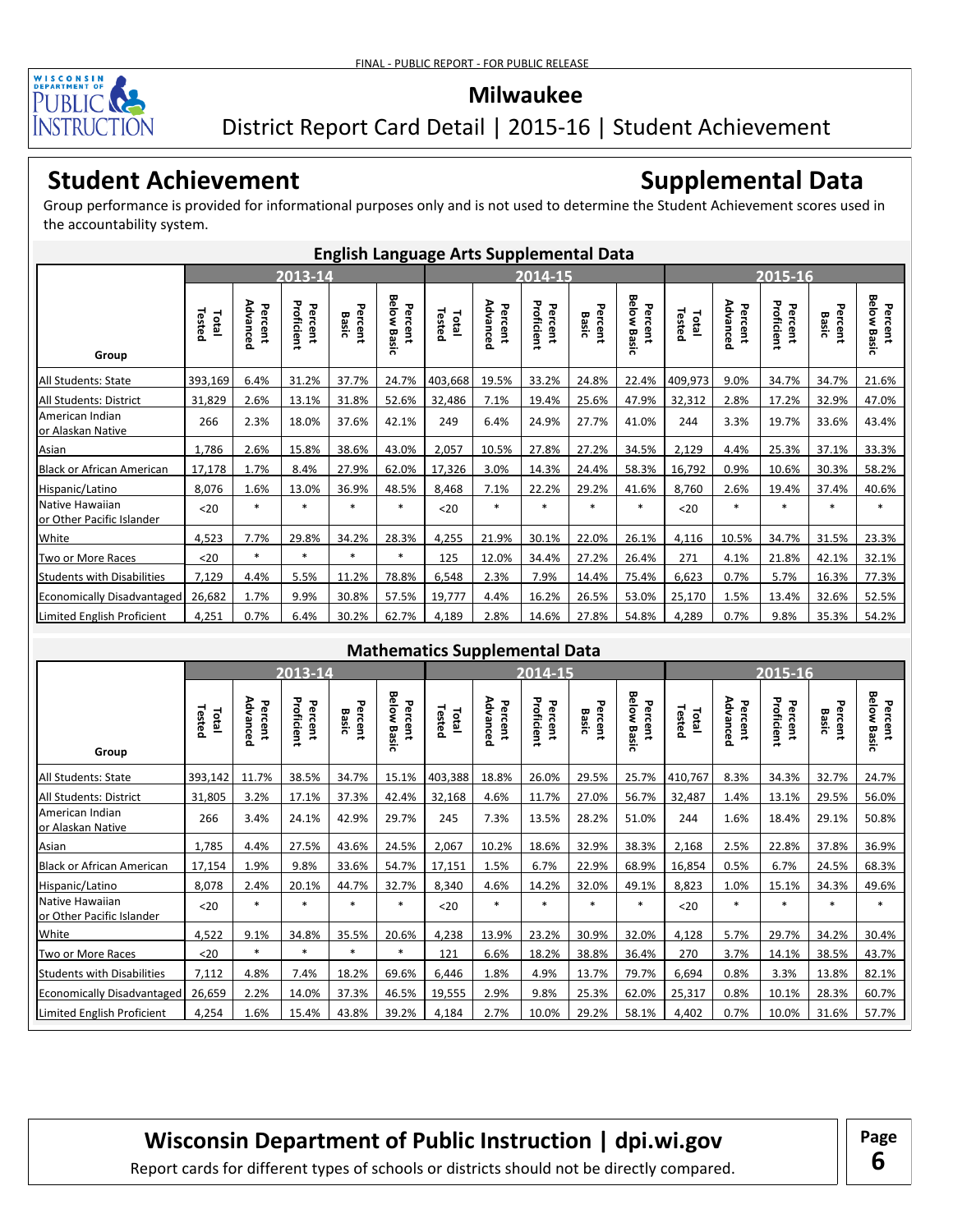

### District Report Card Detail | 2015-16 | Student Growth

# **Student Growth**

#### **What is the purpose of this Priority Area?**

The purpose of this Priority Area is to give districts a measure that summarizes how rapidly their students are gaining knowledge and skills from year to year. In contrast to Student Achievement, which is based on the levels of proficiency students have attained, Student Growth focuses on the pace of improvement in students' performance.

#### **What is being measured?**

This measure describes how much student knowledge of English language arts and mathematics in the district changes from year to year. It uses a value-added score that compares the change in a student's scores to those of observationally similar students.

#### **What can the data tell us?**

Measuring growth is an important complement to student achievement when assessing district performance. How well students are learning is reflected both by their level of attainment and by their rate of improvement. In some cases, a district's performance in Student Achievement could be quite different than its performance in Student Growth.

The report card also provides Student Growth data for groups of students. Readers can determine the impact of groups' growth performance on overall district growth performance. They can identify particular groups of students that are having trouble improving or that are improving rapidly.

#### **What goes into the calculation of the Priority Area score?**

The data used to calculate a Priority Area score can be found on the following page. Some supplemental data are also included to provide context. The accompanying Technical Guide explains how to calculate accountability scores, including worksheets that allow users to calculate these scores. See <u>http://dpi.wi.gov/accountability/report-cards</u>.

#### **Is the Priority Area score calculated for all students, for student groups, or both?**

The Student Growth score is based on the "all students" group, not student subgroups.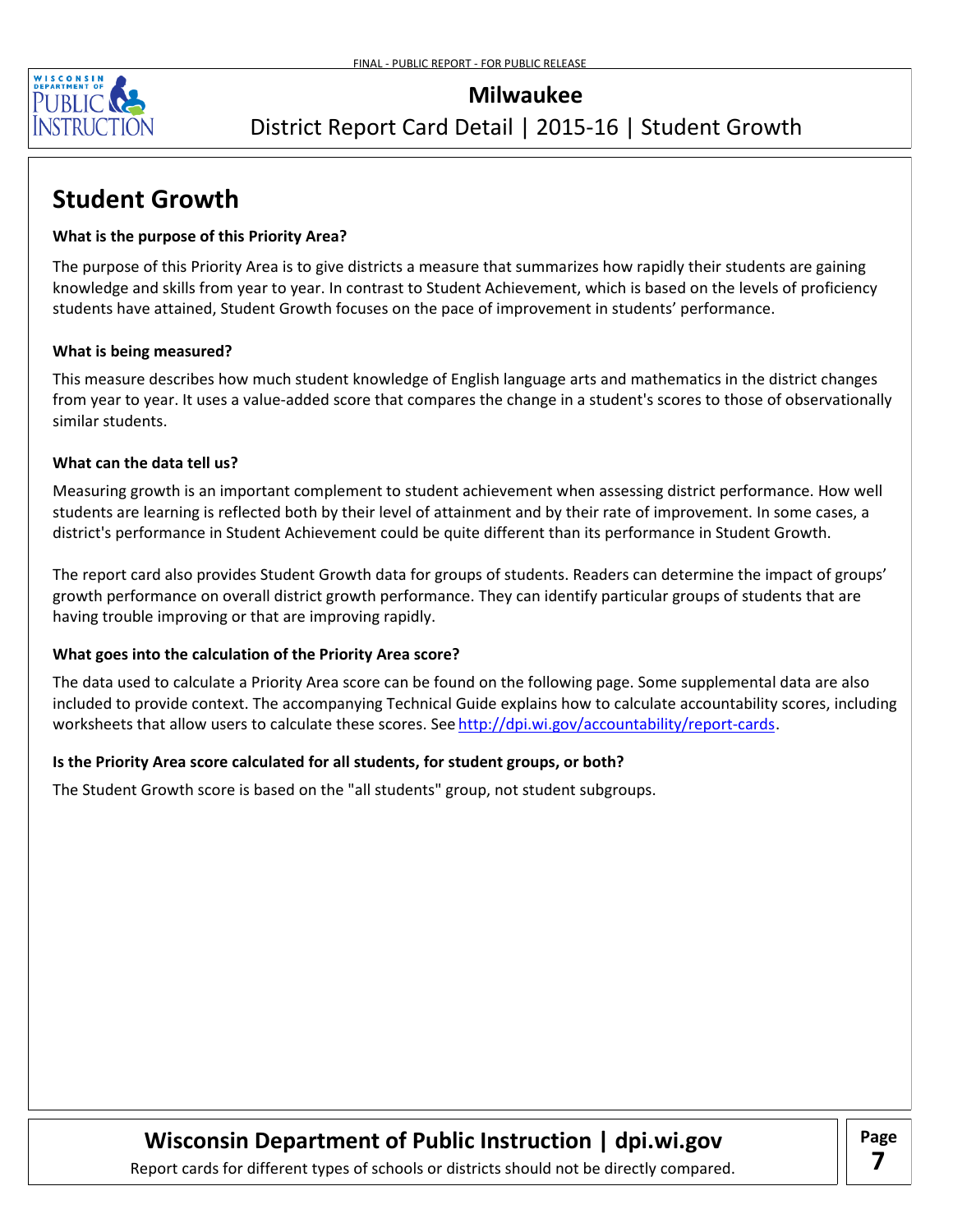

### District Report Card Detail | 2015-16 | Student Growth

# **Student Growth Total Score: 60.3/100**

A value-added model measures a student's performance on standardized assessments over a period of time. It then compares the change in the student's scores to those of observationally similar students. If the student grew more than predicted by these peers' performance, we say her district had high value added. That is, the value the district added to the student's growth was higher than predicted.

**English Language Arts Growth Score: 33.0/50 Mathematics Growth Score: 27.3/50**

|                        |        | <b>English Language Arts</b> | Mathematics |                             |  |
|------------------------|--------|------------------------------|-------------|-----------------------------|--|
| Group                  | Count  | Value-Added<br><b>Score</b>  | Count       | Value-Added<br><b>Score</b> |  |
| All Students: District | 21,182 | 3.0                          | 21,159      | 2.4                         |  |

### **Student Growth Supplemental Data**

Group performance is provided for informational purposes only and is not used to determine the Student Growth scores used in the accountability system. Supplemental value-added scores are calculated when 10 or more students are included in a group.

|                                           |         | <b>English Language Arts</b> |         | <b>Mathematics</b>          |
|-------------------------------------------|---------|------------------------------|---------|-----------------------------|
| Group                                     | Count   | Value-Added<br>Score         | Count   | Value-Added<br><b>Score</b> |
| All Students: State                       | 274,537 | 3.0                          | 274,421 | 3.0                         |
| American Indian or Alaskan Native         | 189     | 3.0                          | 189     | 2.6                         |
| Asian                                     | 1,401   | 2.9                          | 1,402   | 2.4                         |
| Black or African American                 | 10,920  | 3.0                          | 10,911  | 2.4                         |
| Hispanic/Latino                           | 5,755   | 3.1                          | 5,741   | 2.3                         |
| Native Hawaiian or Other Pacific Islander | $20$    | $\ast$                       | $20$    | $\ast$                      |
| White                                     | 2,746   | 3.0                          | 2,746   | 2.5                         |
| Two or More Races                         | 171     | 2.3                          | 170     | 2.2                         |
| <b>Students with Disabilities</b>         | 4,038   | 2.6                          | 4,036   | 2.6                         |
| <b>Economically Disadvantaged</b>         | 16,793  | 3.0                          | 16,776  | 2.4                         |
| Limited English Proficient                | 1,892   | 3.2                          | 1,890   | 2.6                         |

#### **Notes**

• Details on student growth calculations can be found at http://dpi.wi.gov/accountability/report-cards.

**Wisconsin Department of Public Instruction | dpi.wi.gov | Page** 

**8**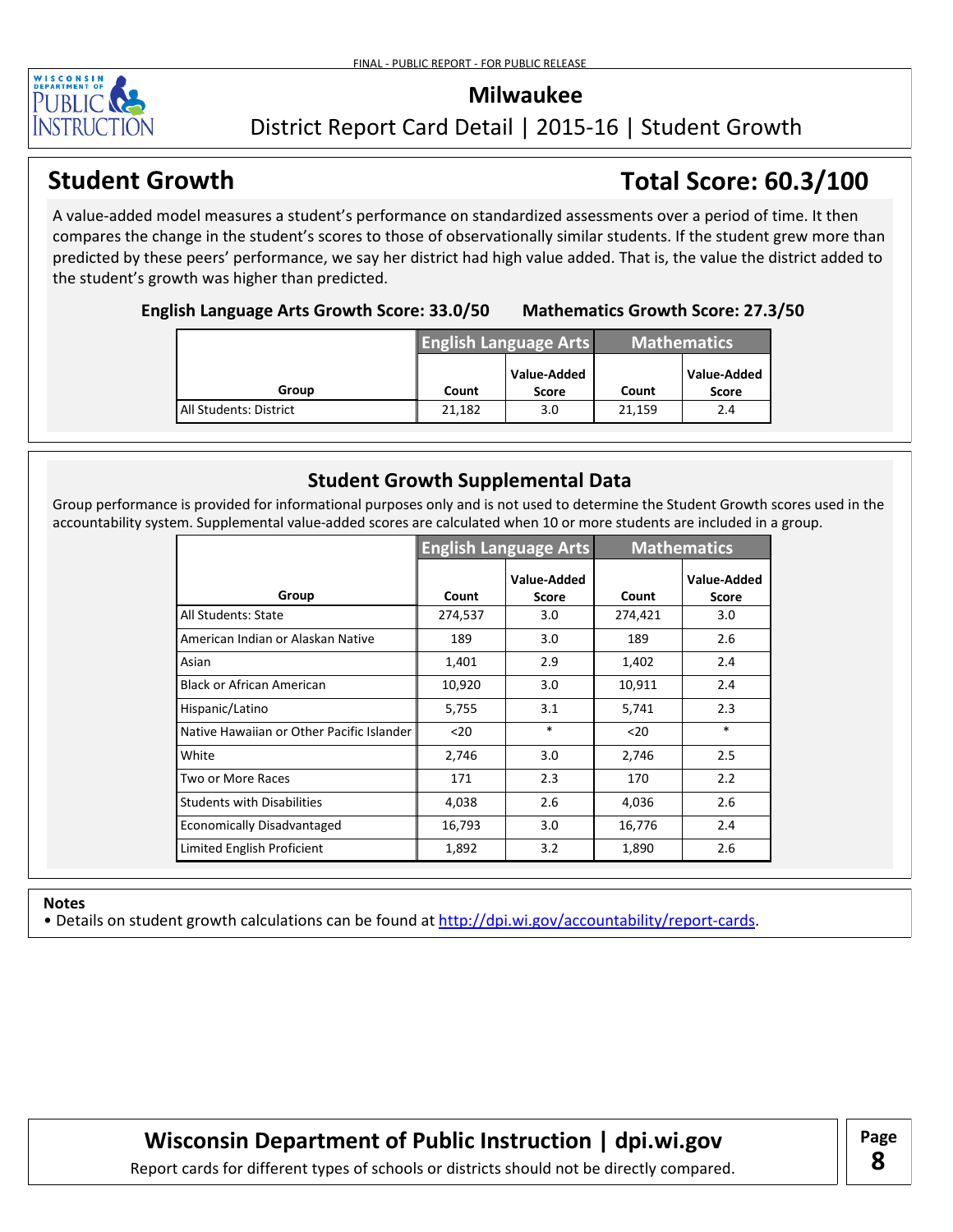

# District Report Card Detail | 2015-16 | Closing Gaps

# **Closing Gaps**

#### **What is the purpose of this Priority Area?**

The purpose of this Priority Area is to provide a measure that reflects the statewide goal of having all students improve, while narrowing the achievement and graduation gaps between groups of students. This measure acknowledges districts that raise the performance of traditionally lagging student groups, contributing to the closure of statewide gaps.

#### **What is being measured?**

The growth in the proficiency rate of economically disadvantaged students, English language learners, and students with disabilities is compared against the growth in the state rate for each traditionally higher scoring comparison group. A supergroup is a group of 20 or more students that is comprised of at least two of the three target groups when those groups alone have fewer than 20 students. Supergroups allow more districts with small group sizes to be included in the accountability system. American Indian or Alaskan Native students, Asian students, Black or African American students, Hispanic/Latino students, Native Hawaiian or Other Pacific Islander students and two or more race students are compared to White students statewide.

| <b>District Target Group Point-Based Proficiency Rates</b> |                       |         |                          |                   |                        | <b>Rate of Change</b><br><b>State Comparison Group Point-Based Proficiency Rates</b> |                                    |                          |                             |                                 |                                                                           |               |                                    |                                          |
|------------------------------------------------------------|-----------------------|---------|--------------------------|-------------------|------------------------|--------------------------------------------------------------------------------------|------------------------------------|--------------------------|-----------------------------|---------------------------------|---------------------------------------------------------------------------|---------------|------------------------------------|------------------------------------------|
|                                                            | N<br>۰<br>N<br>≖<br>쿲 | N<br>سن | 201<br>سن<br>≏<br>۰<br>큱 | N<br>ö<br>iл<br>ᅮ | N<br>$\circ$<br>െ<br>≠ |                                                                                      | $\overline{N}$<br>ន<br>N<br>o<br>큾 | N<br>0<br>N<br>سنا<br>᠊ᠣ | Z<br>ς<br>سن<br>ᅮ<br>Ö<br>큱 | 201<br>늢<br>᠊ᢦ<br>$\circ$<br>Es | N<br>Ο<br><b>un</b><br><b>i</b><br>᠊ᢦ                                     | ୍ରଦ<br>듬<br>œ | S<br>ឆ<br>ಸ<br>ହ ତ<br>핆<br>ಪ್<br>Ο | Diff<br>Rate<br>$\mathbf{a}$<br>=<br>nge |
| Group                                                      |                       |         |                          |                   |                        | <b>Group</b>                                                                         |                                    |                          |                             |                                 |                                                                           |               |                                    |                                          |
| <b>Example District Target Group</b>                       |                       |         |                          |                   |                        | 0.351 0.480 0.593 0.452 0.678 Example State Comparison Group                         |                                    |                          |                             |                                 | $\vert 0.793 \vert 0.811 \vert 0.825 \vert 0.843 \vert 0.846 \vert 0.201$ |               | $0.050$ 0.151                      |                                          |

The above is an example of the type of tables that are shown for this district on the next page. Districts are awarded points for raising test scores and/or graduation rates of target groups.

The chart to the right demonstrates how groups are compared. There is a trend line for both groups, measuring the rate of change in point-based proficiency.

If the target group's line (circles) is steeper than the comparison group's line, then the difference in rate of change (the rightmost column in the table) is higher. A large, positive difference in rate of change numbers indicates progress in closing gaps, resulting in a higher Closing Gaps score.



#### **What can the data tell us?**

This Priority Area shows whether the district is succeeding in helping lagging groups catch up. Closing Gaps scores can help explain whether factors affecting improved teaching and learning are affecting all groups equally.

#### **What goes into the calculation of the Priority Area score?**

The data used to calculate a Priority Area score can be found on the following pages. The accompanying Technical Guide explains how to calculate accountability scores, including worksheets that allow users to calculate these scores. See: http://dpi.wi.gov/accountability/report-cards

#### **Is the Priority Area score calculated for all students, for student groups, or both?**

The Closing Gaps score is based on student subgroups, not the "all students" group.

# **Wisconsin Department of Public Instruction | dpi.wi.gov | Page**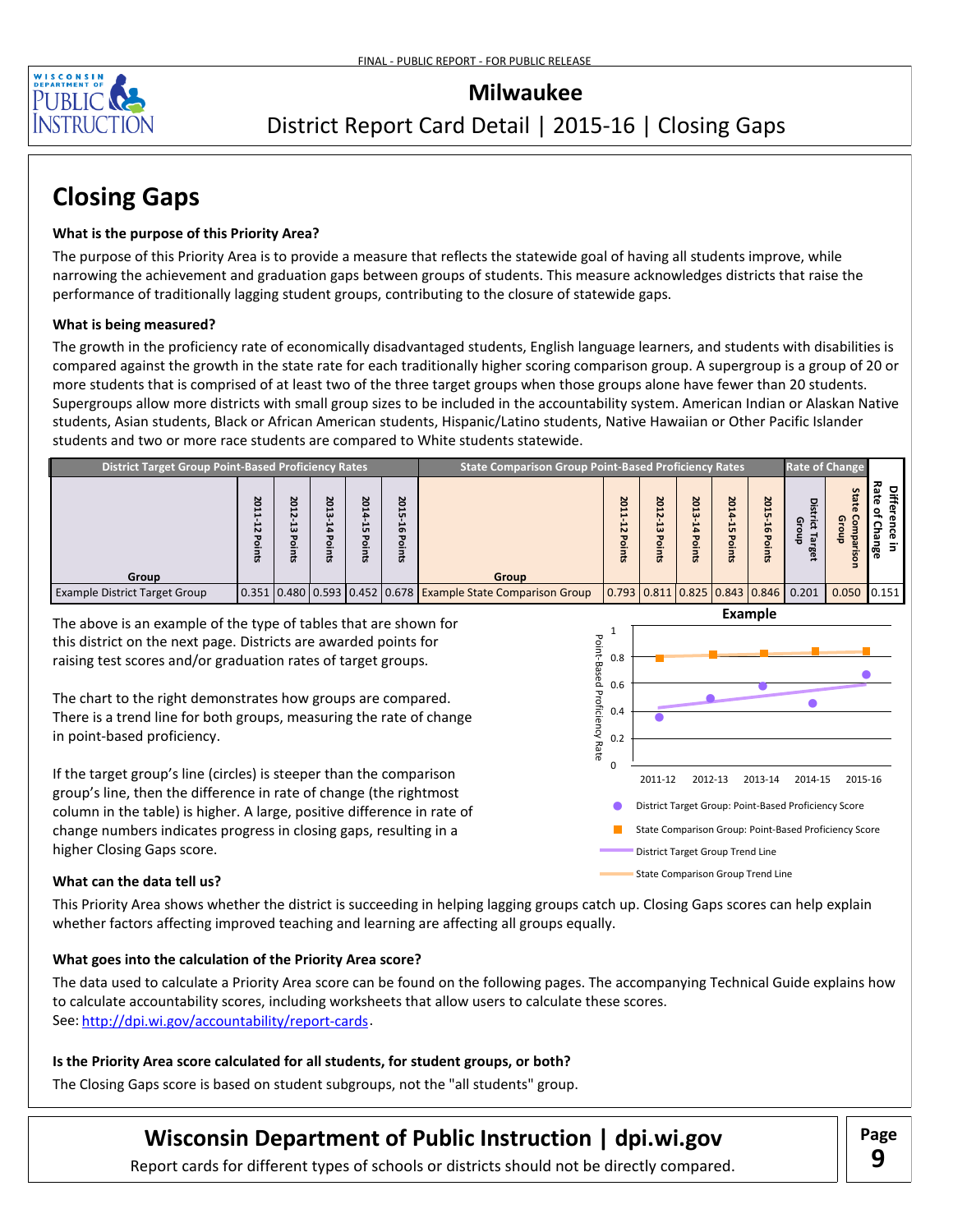

District Report Card Detail | 2015-16 | Closing Gaps

# **Closing Gaps**

# **Total Score: 57.4/100**

### **Closing Achievement Gaps - English Language Arts | Score: 16.6/25**

| <b>District Target Group Point-Based Proficiency Rates</b> |                     |                      |                                 |                   |                   | <b>State Comparison Group Point-Based Proficiency Rates</b> |                          |                                 |                   |                   |                                 | <b>Rate of Change</b>       |                                 |                                                      |
|------------------------------------------------------------|---------------------|----------------------|---------------------------------|-------------------|-------------------|-------------------------------------------------------------|--------------------------|---------------------------------|-------------------|-------------------|---------------------------------|-----------------------------|---------------------------------|------------------------------------------------------|
| Group                                                      | 2011<br>5<br>Points | 2012-<br>5<br>Points | 2013-14<br>Points               | 2014-15<br>Points | 2015-16<br>Points | Group                                                       | 2011<br>P<br>Ñ<br>Points | 2012<br>ದ<br>᠊ᠣ<br><b>Oints</b> | 2013-14<br>Points | 2014-15<br>Points | 2015-16<br>Points               | District<br>Group<br>Target | Sta<br>ನ<br>Comparison<br>Group | Rate<br><b>Difference</b><br>٩<br>Sб<br>高<br>Ξ.<br>൹ |
| American Indian or Alaskan Native                          | 0.363               | 0.422                | 0.402                           | 0.484             | 0.414             |                                                             |                          |                                 |                   |                   |                                 | 0.017                       |                                 | $-0.015$                                             |
| Asian                                                      | 0.377               | 0.378                | $0.390$ $0.571$ $0.504$         |                   |                   |                                                             |                          |                                 |                   |                   |                                 | 0.045                       |                                 | 0.013                                                |
| <b>Black or African American</b>                           | 0.257               |                      | $0.262$ 0.249 0.310 0.271       |                   |                   |                                                             |                          |                                 |                   |                   |                                 | 0.008                       |                                 | $-0.024$                                             |
| Hispanic/Latino                                            | 0.317               | 0.331                | $0.338$ 0.474 0.420             |                   |                   | White                                                       |                          |                                 |                   |                   | $0.648$ 0.657 0.658 0.826 0.723 | 0.035                       | 0.032                           | 0.003                                                |
| Native Hawaiian or Pacific Islander                        | <b>NA</b>           | <b>NA</b>            | <b>NA</b>                       | <b>NA</b>         | <b>NA</b>         |                                                             |                          |                                 |                   |                   |                                 | <b>NA</b>                   |                                 | <b>NA</b>                                            |
| Two or More Races                                          | <b>NA</b>           | <b>NA</b>            | <b>NA</b>                       | <b>NA</b>         | <b>NA</b>         |                                                             |                          |                                 |                   |                   |                                 | <b>NA</b>                   |                                 | <b>NA</b>                                            |
| <b>Students with Disabilities</b>                          | 0.184               |                      | $0.183$ 0.177                   | 0.185             | 0.149             | <b>Students without Disabilities</b>                        | 0.626                    | 0.634                           |                   | $0.634$ 0.801     | 0.693                           | $-0.007$                    | 0.030                           | $-0.037$                                             |
| <b>Economically Disadvantaged</b>                          |                     |                      | $0.275$ 0.282 0.279 0.359 0.320 |                   |                   | Not Economically Disadvantaged                              |                          | $0.698$ 0.705                   |                   | $0.710$ 0.877     | 0.770                           | 0.016                       | 0.032                           | $-0.016$                                             |
| Limited English Proficient                                 | 0.223               | 0.225                | $0.226$ 0.327                   |                   | 0.285             | <b>English Proficient</b>                                   |                          | 0.600   0.610   0.609           |                   | 0.767             | 0.662                           | 0.022                       | 0.028                           | $-0.006$                                             |
| "All 3" Supergroup                                         | <b>NA</b>           | <b>NA</b>            | <b>NA</b>                       | <b>NA</b>         | <b>NA</b>         | Not in "All 3" Supergroup                                   | <b>NA</b>                | <b>NA</b>                       | <b>NA</b>         | <b>NA</b>         | <b>NA</b>                       | <b>NA</b>                   | <b>NA</b>                       | <b>NA</b>                                            |
| "SwD-ECD" Supergroup                                       | <b>NA</b>           | <b>NA</b>            | <b>NA</b>                       | <b>NA</b>         | <b>NA</b>         | Not in "SwD-ECD" Supergroup                                 | <b>NA</b>                | <b>NA</b>                       | <b>NA</b>         | <b>NA</b>         | <b>NA</b>                       | <b>NA</b>                   | <b>NA</b>                       | <b>NA</b>                                            |
| "SwD-LEP" Supergroup                                       | <b>NA</b>           | <b>NA</b>            | <b>NA</b>                       | <b>NA</b>         | <b>NA</b>         | Not in "SwD-LEP" Supergroup                                 | <b>NA</b>                | <b>NA</b>                       | <b>NA</b>         | <b>NA</b>         | <b>NA</b>                       | <b>NA</b>                   | <b>NA</b>                       | <b>NA</b>                                            |
| "ECD-LEP" Supergroup                                       | <b>NA</b>           | <b>NA</b>            | <b>NA</b>                       | <b>NA</b>         | <b>NA</b>         | Not in "ECD-LEP" Supergroup                                 | <b>NA</b>                | <b>NA</b>                       | <b>NA</b>         | <b>NA</b>         | <b>NA</b>                       | <b>NA</b>                   | <b>NA</b>                       | <b>NA</b>                                            |

### **Closing Achievement Gaps - Mathematics | Score: 16.1/25**

| <b>District Target Group Point-Based Proficiency Rates</b> |                   |                                         |                   |                     |                   |                                       | <b>State Comparison Group Point-Based Proficiency Rates</b> |                                    |                   |                                         |                | <b>Rate of Change</b>           |                                      |                                               |
|------------------------------------------------------------|-------------------|-----------------------------------------|-------------------|---------------------|-------------------|---------------------------------------|-------------------------------------------------------------|------------------------------------|-------------------|-----------------------------------------|----------------|---------------------------------|--------------------------------------|-----------------------------------------------|
| Group                                                      | 2011-12<br>Points | 2012-13<br>ᢦ<br>suuo                    | 2013-14<br>Points | 2014-15<br>Points   | 2015-16<br>Points | Group                                 | 2011-12<br>Points                                           | 201<br>Ņ<br>5<br>ᇃ<br><b>Oints</b> | 2013-14<br>Points | 2014-15<br>Points                       | 2015-16 Points | <b>District Target</b><br>Group | State<br>Comparison<br>្មុ<br>e<br>a | Rate<br><b>Difference</b><br>٩<br>Change<br>5 |
| American Indian or Alaskan Native                          | 0.463             | 0.481                                   | 0.506             | $0.386$ 0.355       |                   |                                       |                                                             |                                    |                   |                                         |                | $-0.031$                        |                                      | $-0.012$                                      |
| Asian                                                      |                   | $0.573$   0.573   0.559   0.503   0.455 |                   |                     |                   |                                       |                                                             |                                    |                   |                                         |                | $-0.031$                        |                                      | $-0.012$                                      |
| <b>Black or African American</b>                           |                   | $0.326$ 0.313 0.294 0.204 0.197         |                   |                     |                   |                                       |                                                             |                                    |                   |                                         |                | $-0.037$                        |                                      | $-0.018$                                      |
| Hispanic/Latino                                            |                   | $0.460$ 0.455                           |                   | 0.461 0.372 0.338   |                   | White                                 |                                                             |                                    |                   | $0.789$ $0.793$ $0.797$ $0.772$ $0.705$ |                | $-0.033$                        | $-0.019$                             | $-0.014$                                      |
| Native Hawaiian or Pacific Islander                        | <b>NA</b>         | <b>NA</b>                               | <b>NA</b>         | <b>NA</b>           | <b>NA</b>         |                                       |                                                             |                                    |                   |                                         |                | <b>NA</b>                       |                                      | <b>NA</b>                                     |
| <b>Two or More Races</b>                                   | <b>NA</b>         | <b>NA</b>                               | <b>NA</b>         | <b>NA</b>           | <b>NA</b>         |                                       |                                                             |                                    |                   |                                         |                | <b>NA</b>                       |                                      | <b>NA</b>                                     |
| <b>Students with Disabilities</b>                          | 0.268             | 0.257                                   | 0.237             | 0.143               | 0.114             | <b>Students without Disabilities</b>  | 0.765                                                       |                                    | $0.767$ 0.768     |                                         | $0.735$ 0.663  | $-0.042$                        |                                      | $-0.024$ $-0.018$                             |
| <b>Economically Disadvantaged</b>                          | 0.381             | 0.370                                   |                   | $0.360$ 0.268 0.255 |                   | <b>Not Economically Disadvantaged</b> | 0.838                                                       | 0.844                              | 0.851             |                                         | $0.823$ 0.750  | $-0.035$                        |                                      | $-0.020$ $-0.015$                             |
| Limited English Proficient                                 | 0.426             | 0.406                                   | 0.397             | 0.287               | 0.269             | <b>English Proficient</b>             | 0.733                                                       | $0.736$ 0.737                      |                   |                                         | $0.705$ 0.633  | $-0.043$                        |                                      | $-0.023$ $-0.020$                             |
| "All 3" Supergroup                                         | <b>NA</b>         | <b>NA</b>                               | <b>NA</b>         | <b>NA</b>           | <b>NA</b>         | Not in "All 3" Supergroup             | <b>NA</b>                                                   | <b>NA</b>                          | <b>NA</b>         | <b>NA</b>                               | <b>NA</b>      | <b>NA</b>                       | <b>NA</b>                            | <b>NA</b>                                     |
| "SwD-ECD" Supergroup                                       | <b>NA</b>         | <b>NA</b>                               | <b>NA</b>         | <b>NA</b>           | <b>NA</b>         | Not in "SwD-ECD" Supergroup           | <b>NA</b>                                                   | <b>NA</b>                          | <b>NA</b>         | <b>NA</b>                               | <b>NA</b>      | <b>NA</b>                       | <b>NA</b>                            | <b>NA</b>                                     |
| "SwD-LEP" Supergroup                                       | <b>NA</b>         | <b>NA</b>                               | <b>NA</b>         | <b>NA</b>           | <b>NA</b>         | Not in "SwD-LEP" Supergroup           | <b>NA</b>                                                   | <b>NA</b>                          | <b>NA</b>         | <b>NA</b>                               | <b>NA</b>      | <b>NA</b>                       | <b>NA</b>                            | <b>NA</b>                                     |
| "ECD-LEP" Supergroup                                       | <b>NA</b>         | <b>NA</b>                               | <b>NA</b>         | <b>NA</b>           | <b>NA</b>         | Not in "ECD-LEP" Supergroup           | <b>NA</b>                                                   | <b>NA</b>                          | <b>NA</b>         | <b>NA</b>                               | <b>NA</b>      | <b>NA</b>                       | <b>NA</b>                            | <b>NA</b>                                     |

#### **Notes**

• Details on closing gaps calculations can be found at http://dpi.wi.gov/accountability/report-cards.

• See "Notes - Prior Three Pages" and "About Supergroups" on page 12 for further details.

# **Wisconsin Department of Public Instruction | dpi.wi.gov | Page**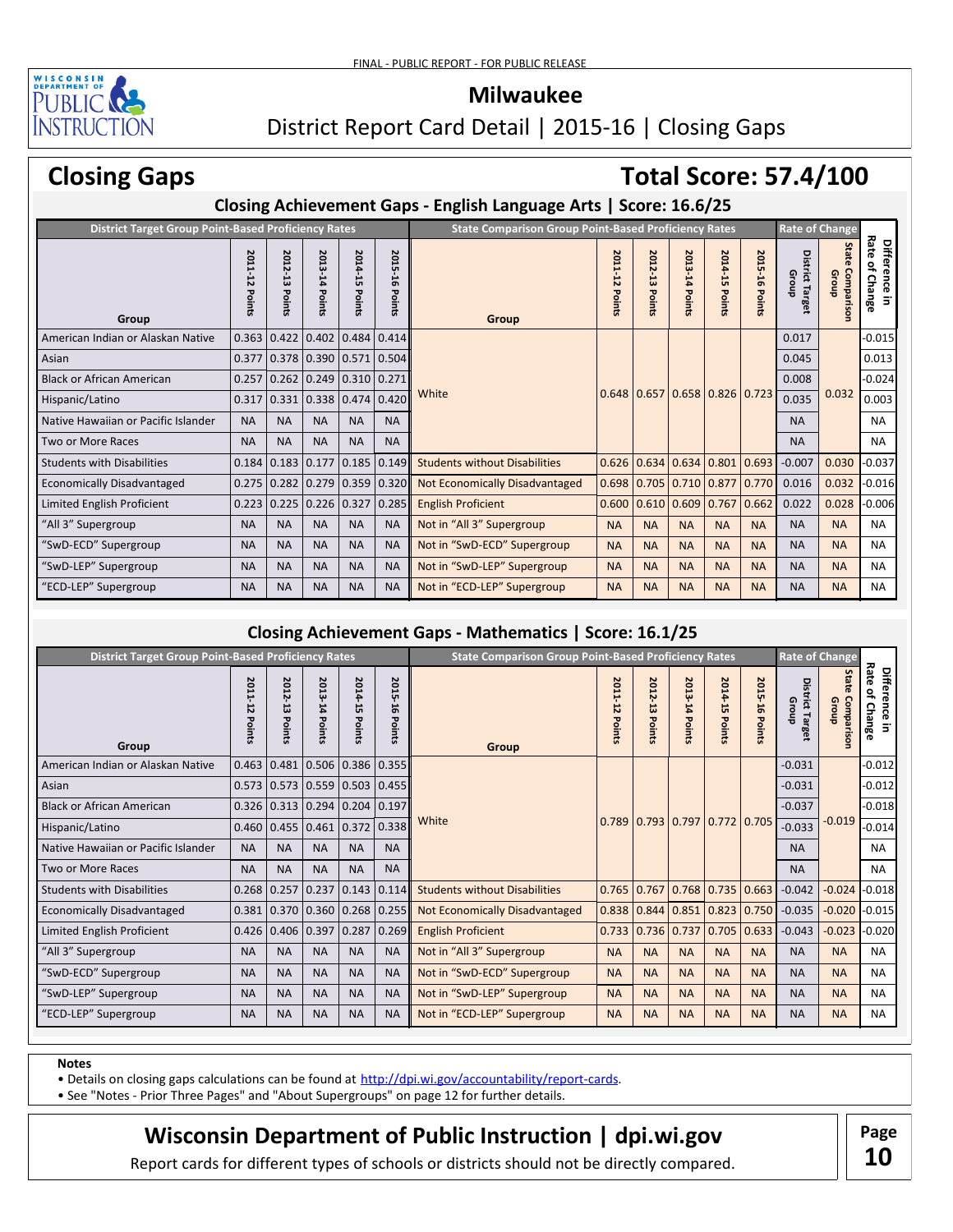

### District Report Card Detail | 2015-16 | Closing Gaps

# **Closing Gaps**

# **Total Score: 57.4/100**

### **Graduation Rate Gaps Score: 24.7/50**

**Closing Graduation Gaps - Four Year | Score: 12.4/25**

| <b>District Target Group Graduation Rates</b> |                          |                                |                                   |                                   |                                   | <b>State Comparison Group Graduation Rates</b> |                                |                                   |                                       |                                            | <b>Rate of Change</b>                                   |                          |                              |                                                          |
|-----------------------------------------------|--------------------------|--------------------------------|-----------------------------------|-----------------------------------|-----------------------------------|------------------------------------------------|--------------------------------|-----------------------------------|---------------------------------------|--------------------------------------------|---------------------------------------------------------|--------------------------|------------------------------|----------------------------------------------------------|
| Group                                         | aduation Rate<br>2010-11 | ໑<br>raduation Rate<br>2011-12 | <b>Graduation Rate</b><br>2012-13 | <b>Graduation Rate</b><br>2013-14 | <b>Graduation Rate</b><br>2014-15 | Group                                          | 0<br>raduation Rate<br>2010-11 | <b>Graduation Rate</b><br>2011-12 | Graduation Ra<br>2012-13<br>$\vec{a}$ | Graduation Ra<br>2013-14<br>$\overline{a}$ | Graduation Rate<br>2014-15                              | District Target<br>Group | State<br>Comparison<br>Group | Rate<br><b>Difference</b><br>of Change<br>$\overline{5}$ |
| American Indian or Alaskan Native             | 0.544                    | 0.594                          | 0.429                             |                                   | $0.656$ 0.432                     |                                                |                                |                                   |                                       |                                            |                                                         | $-0.016$                 |                              | $-0.020$                                                 |
| Asian                                         |                          | $0.818$ 0.783                  | $0.770$ $0.799$ $0.790$           |                                   |                                   |                                                |                                |                                   |                                       |                                            |                                                         | $-0.004$                 |                              | $-0.008$                                                 |
| <b>Black or African American</b>              |                          | 0.632   0.621                  |                                   |                                   | $0.590$ $0.585$ $0.559$           |                                                |                                |                                   |                                       |                                            |                                                         | $-0.018$                 |                              | $-0.022$                                                 |
| Hispanic/Latino                               |                          | $0.601$ 0.639                  |                                   | $0.569$ $0.591$ 0.594             |                                   | White                                          | 0.918                          |                                   |                                       |                                            | $\vert 0.925 \vert 0.928 \vert 0.931 \vert 0.934 \vert$ | $-0.006$                 | 0.004                        | $-0.010$                                                 |
| Native Hawaiian or Pacific Islander           | <b>NA</b>                | <b>NA</b>                      | <b>NA</b>                         | <b>NA</b>                         | <b>NA</b>                         |                                                |                                |                                   |                                       |                                            |                                                         | <b>NA</b>                |                              | <b>NA</b>                                                |
| Two or More Races                             | <b>NA</b>                | <b>NA</b>                      | <b>NA</b>                         | <b>NA</b>                         | <b>NA</b>                         |                                                |                                |                                   |                                       |                                            |                                                         | <b>NA</b>                |                              | <b>NA</b>                                                |
| <b>Students with Disabilities</b>             |                          | $0.449$ 0.456                  | 0.157                             |                                   | $0.370$ 0.366                     | <b>Students without Disabilities</b>           | 0.903                          | 0.906                             |                                       | $0.908$ 0.914 0.917                        |                                                         | $-0.026$                 | 0.004                        | $-0.030$                                                 |
| <b>Economically Disadvantaged</b>             |                          | $0.634 \mid 0.617$             |                                   | $0.595$ 0.588 0.572               |                                   | <b>Not Economically Disadvantaged</b>          | 0.924                          | 0.934                             | 0.935                                 | 0.942                                      | 0.943                                                   | $-0.015$                 | 0.005                        | $-0.020$                                                 |
| Limited English Proficient                    |                          | 0.570   0.569                  |                                   | $0.529$ 0.534 0.501               |                                   | <b>English Proficient</b>                      | 0.881                          | 0.887                             |                                       | 0.890   0.895                              | 0.896                                                   | $-0.017$                 | 0.004                        | $-0.021$                                                 |
| "All 3" Supergroup                            | <b>NA</b>                | <b>NA</b>                      | <b>NA</b>                         | <b>NA</b>                         | <b>NA</b>                         | Not in "All 3" Supergroup                      | <b>NA</b>                      | <b>NA</b>                         | <b>NA</b>                             | <b>NA</b>                                  | <b>NA</b>                                               | <b>NA</b>                | <b>NA</b>                    | <b>NA</b>                                                |
| "SwD-ECD" Supergroup                          | <b>NA</b>                | <b>NA</b>                      | <b>NA</b>                         | <b>NA</b>                         | <b>NA</b>                         | Not in "SwD-ECD" Supergroup                    | <b>NA</b>                      | <b>NA</b>                         | <b>NA</b>                             | <b>NA</b>                                  | <b>NA</b>                                               | <b>NA</b>                | <b>NA</b>                    | <b>NA</b>                                                |
| "SwD-LEP" Supergroup                          | <b>NA</b>                | <b>NA</b>                      | <b>NA</b>                         | <b>NA</b>                         | <b>NA</b>                         | Not in "SwD-LEP" Supergroup                    | <b>NA</b>                      | <b>NA</b>                         | <b>NA</b>                             | <b>NA</b>                                  | <b>NA</b>                                               | <b>NA</b>                | <b>NA</b>                    | <b>NA</b>                                                |
| "ECD-LEP" Supergroup                          | <b>NA</b>                | <b>NA</b>                      | <b>NA</b>                         | <b>NA</b>                         | <b>NA</b>                         | Not in "ECD-LEP" Supergroup                    | <b>NA</b>                      | <b>NA</b>                         | <b>NA</b>                             | <b>NA</b>                                  | <b>NA</b>                                               | <b>NA</b>                | <b>NA</b>                    | <b>NA</b>                                                |

### **Closing Graduation Gaps - Six Year| Score: 12.3/25**

| <b>District Target Group Graduation Rates</b> |                                                |                                                 |                                 |                                |                            |                                      | <b>State Comparison Group Graduation Rates</b> |                                           |                                                |                                |                                   | <b>Rate of Change</b>           |                              |                                               |
|-----------------------------------------------|------------------------------------------------|-------------------------------------------------|---------------------------------|--------------------------------|----------------------------|--------------------------------------|------------------------------------------------|-------------------------------------------|------------------------------------------------|--------------------------------|-----------------------------------|---------------------------------|------------------------------|-----------------------------------------------|
| Group                                         | 0<br>$\overline{a}$<br>duation Rate<br>2010-11 | ໑<br>$\bar{\vec{a}}$<br>duation Rate<br>2011-12 | Gra<br>duation Rate<br>2012-13  | Gra<br>duation Rate<br>2013-14 | Graduation Rate<br>2014-15 | Group                                | 6<br>ā<br>duation Rate<br>2010-11              | 0<br>$\bar{a}$<br>duation Rate<br>2011-12 | 0<br>$\overline{a}$<br>duation Rate<br>2012-13 | Gra<br>duation Rate<br>2013-14 | <b>Graduation Rate</b><br>2014-15 | <b>District Target</b><br>Group | State<br>Comparison<br>Group | Rate<br><b>Difference</b><br>٩<br>Change<br>5 |
| American Indian or Alaskan Native             | <b>NA</b>                                      | 0.639                                           | 0.600                           | 0.724                          | 0.679                      |                                      |                                                |                                           |                                                |                                |                                   | 0.025                           |                              | 0.021                                         |
| Asian                                         | <b>NA</b>                                      |                                                 | $0.843$ 0.894                   | $0.842 \mid 0.836$             |                            |                                      |                                                |                                           |                                                |                                |                                   | $-0.008$                        |                              | $-0.012$                                      |
| <b>Black or African American</b>              | <b>NA</b>                                      | 0.757                                           |                                 | $0.732$ $0.720$ $0.702$        |                            |                                      |                                                |                                           |                                                |                                |                                   | $-0.018$                        |                              | $-0.022$                                      |
| Hispanic/Latino                               | <b>NA</b>                                      | 0.727                                           | 0.721                           | $0.726$ 0.699                  |                            | White                                | <b>NA</b>                                      |                                           |                                                |                                | $0.943$ 0.949 0.951 0.956         | $-0.008$                        | 0.004                        | $-0.012$                                      |
| Native Hawaiian or Pacific Islander           | <b>NA</b>                                      | <b>NA</b>                                       | <b>NA</b>                       | <b>NA</b>                      | <b>NA</b>                  |                                      |                                                |                                           |                                                |                                |                                   | <b>NA</b>                       |                              | <b>NA</b>                                     |
| <b>Two or More Races</b>                      | <b>NA</b>                                      | <b>NA</b>                                       | <b>NA</b>                       | <b>NA</b>                      | <b>NA</b>                  |                                      |                                                |                                           |                                                |                                |                                   | <b>NA</b>                       |                              | <b>NA</b>                                     |
| <b>Students with Disabilities</b>             | <b>NA</b>                                      | 0.632                                           | 0.669                           | 0.585                          | 0.388                      | <b>Students without Disabilities</b> | <b>NA</b>                                      |                                           |                                                |                                | $0.928$ 0.932 0.933 0.939         | $-0.068$                        | 0.003                        | $-0.071$                                      |
| <b>Economically Disadvantaged</b>             | <b>NA</b>                                      |                                                 | $0.758$ 0.744                   | 0.727                          | 0.717                      | Not Economically Disadvantaged       | <b>NA</b>                                      |                                           | $0.941$ 0.948                                  | 0.954                          | 0.960                             | $-0.014$                        | 0.006                        | $-0.020$                                      |
| Limited English Proficient                    | <b>NA</b>                                      |                                                 | $0.668$   0.658   0.647   0.591 |                                |                            | <b>English Proficient</b>            | <b>NA</b>                                      |                                           |                                                |                                | $0.917$ 0.924 0.925 0.931         | $-0.024$                        | 0.004                        | $-0.028$                                      |
| "All 3" Supergroup                            | <b>NA</b>                                      | <b>NA</b>                                       | <b>NA</b>                       | <b>NA</b>                      | <b>NA</b>                  | Not in "All 3" Supergroup            | <b>NA</b>                                      | <b>NA</b>                                 | <b>NA</b>                                      | <b>NA</b>                      | <b>NA</b>                         | <b>NA</b>                       | <b>NA</b>                    | <b>NA</b>                                     |
| "SwD-ECD" Supergroup                          | <b>NA</b>                                      | <b>NA</b>                                       | <b>NA</b>                       | <b>NA</b>                      | <b>NA</b>                  | Not in "SwD-ECD" Supergroup          | <b>NA</b>                                      | <b>NA</b>                                 | <b>NA</b>                                      | <b>NA</b>                      | <b>NA</b>                         | <b>NA</b>                       | <b>NA</b>                    | <b>NA</b>                                     |
| "SwD-LEP" Supergroup                          | <b>NA</b>                                      | <b>NA</b>                                       | <b>NA</b>                       | <b>NA</b>                      | <b>NA</b>                  | Not in "SwD-LEP" Supergroup          | <b>NA</b>                                      | <b>NA</b>                                 | <b>NA</b>                                      | <b>NA</b>                      | <b>NA</b>                         | <b>NA</b>                       | <b>NA</b>                    | <b>NA</b>                                     |
| "ECD-LEP" Supergroup                          | <b>NA</b>                                      | <b>NA</b>                                       | <b>NA</b>                       | <b>NA</b>                      | <b>NA</b>                  | Not in "ECD-LEP" Supergroup          | <b>NA</b>                                      | <b>NA</b>                                 | <b>NA</b>                                      | <b>NA</b>                      | <b>NA</b>                         | <b>NA</b>                       | <b>NA</b>                    | <b>NA</b>                                     |

**Notes** See "Notes - Prior Three Pages" and "About Supergroups" on page 12 for further details on closing gaps calculations.

## **Wisconsin Department of Public Instruction | dpi.wi.gov | Page**

**11**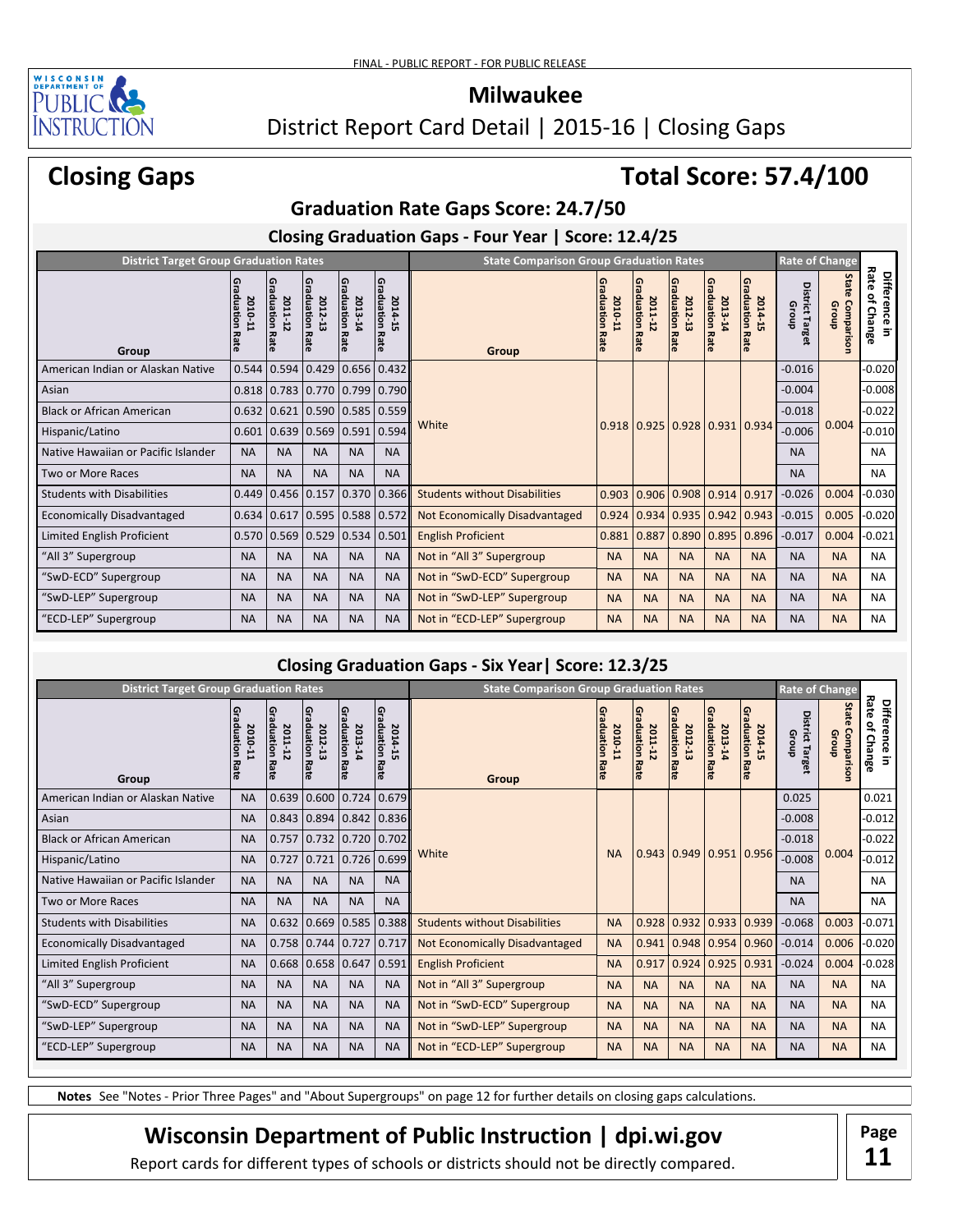

District Report Card Detail | 2015-16 | Closing Gaps

# **Closing Gaps Total Score: 57.4/100**

#### **Notes - Prior Three Pages**

- Details on Closing Gaps calculations can be found at http://dpi.wi.gov/accountability/report-cards.
- Closing Graduation Gaps is based on graduation data from prior years because current year data is not yet available. For example, 2015-16 report cards use 2010-11 through 2014-15 graduation data.
- Point-based proficiency rate is calculated by multiplying the number of advanced students by 1.5, proficient students by 1.0, basic students by 0.5 and minimal performance students by 0.0.
- Count of students for achievement calculations can be found in the Achievement Priority Area of the Report Card.
- If the group's average point-based proficiency rate or graduation rate is greater than or equal to 0.9, the rate of change is adjusted to be equal to the highest rate of change observed for that group at any district in the state. This will be indicated on the report card by the symbol "!". This is to ensure that districts with very high achievement or graduation are not penalized with low Closing Gaps scores for small increases in gaps.
- In 2015-16 two new race/ethnicity categories were added: "Native Hawaiian or Other Pacific Islander" and "Two or More Races". Closing Achievement Gaps results for these categories will be calculated as data become available.
- Five years of six-year cohort graduation rate data will not be available until 2016-17.

#### **About Supergroups**

Supergroups are a way to look at closing gaps among groups of students that would ordinarily be too small to include. A supergroup is made up of all the students that belong to any of the groups in the supergroup:

- "All 3" Supergroup: students with disabilities and economically disadvantaged and limited English proficient students.
- "SwD-ECD" Supergroup: students with disabilities and economically disadvantaged students.
- "SwD-LEP" Supergroup: students with disabilities and limited English proficient students.
- "ECD-LEP" Supergroup: economically disadvantaged and limited English proficient students.

A supergroup is used to evaluate Closing Gaps only when there are fewer than 20 students in each of the individual groups within the supergroup, but more than 20 students in the supergroup. For example, if a district had fewer than 20 students with disabilities and fewer than 20 economically disadvantaged students, but more than 20 students when those groups are combined, the "SwD-ECD" supergroup would be used to evaluate Closing Gaps. Students are not double counted in a supergroup. In the example above, an economically disadvantaged student with a disability is only counted once in the supergroup.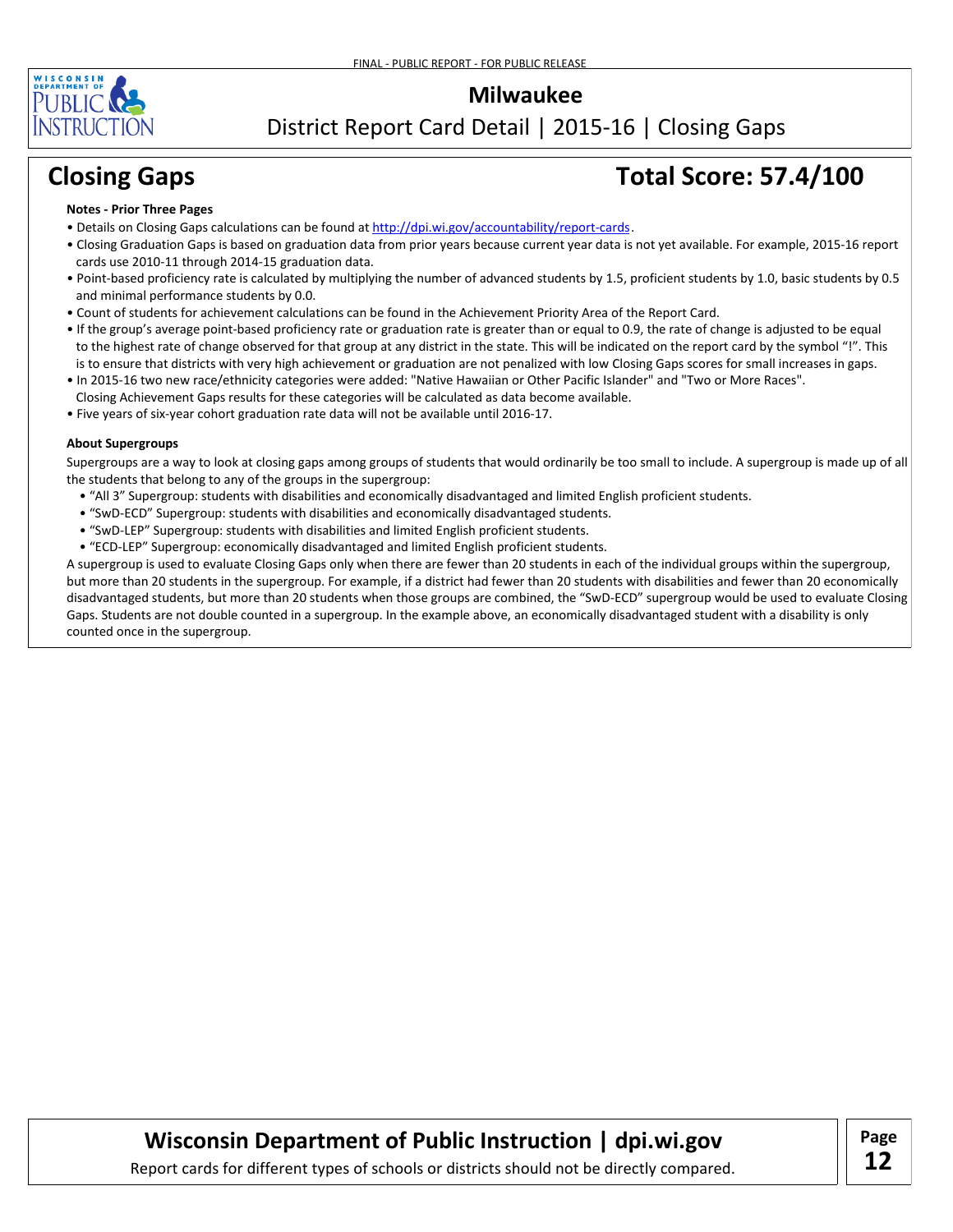

[NSTRUCTION District Report Card Detail | 2015-16 | On-Track and Postsecondary Readiness

# **On-Track and Postsecondary Readiness**

#### **What is the purpose of this Priority Area?**

The purpose of this Priority Area is to give districts an indication of how successfully students are achieving educational milestones that predict postsecondary readiness for college and career.

#### **What is being measured?**

This Priority Area has two parts. The first part includes both graduation rate and attendance rate. The second includes third-grade English language arts achievement and eighth-grade mathematics achievement as applicable to the district. The scores for these two parts are added to produce the Priority Area score.

#### **What can the data tell us?**

Graduation rates measure a key education milestone. Attendance rate represents an important prerequisite for student learning.

Third-grade English language arts ability is linked to high school performance, graduation, and college enrollment for Wisconsin students. Eighth-grade mathematics ability predicts success in high school mathematics. These are important metrics for districts to monitor.

In the future, other indicators may be incorporated into this Priority Area as we find better ways to measure whether students are on the right trajectory for college and career readiness.

#### **What goes into the calculation of the Priority Area score?**

The data used to calculate a Priority Area score can be found on the following pages. Some supplemental data are also included to provide context. The accompanying Technical Guide explains how to calculate accountability scores, including worksheets that allow users to calculate these scores. See: <u>http://dpi.wi.gov/accountability/report-cards</u>.

#### **Is the Priority Area score calculated for all students, for student groups, or both?**

The On-Track and Postsecondary Readiness score is based on the "all students" group for Graduation, Third-Grade English Language Arts Achievement, and Eighth-Grade Mathematics Achievement, and based on the average of the "all students" group and the student subgroup with the lowest rate for Attendance.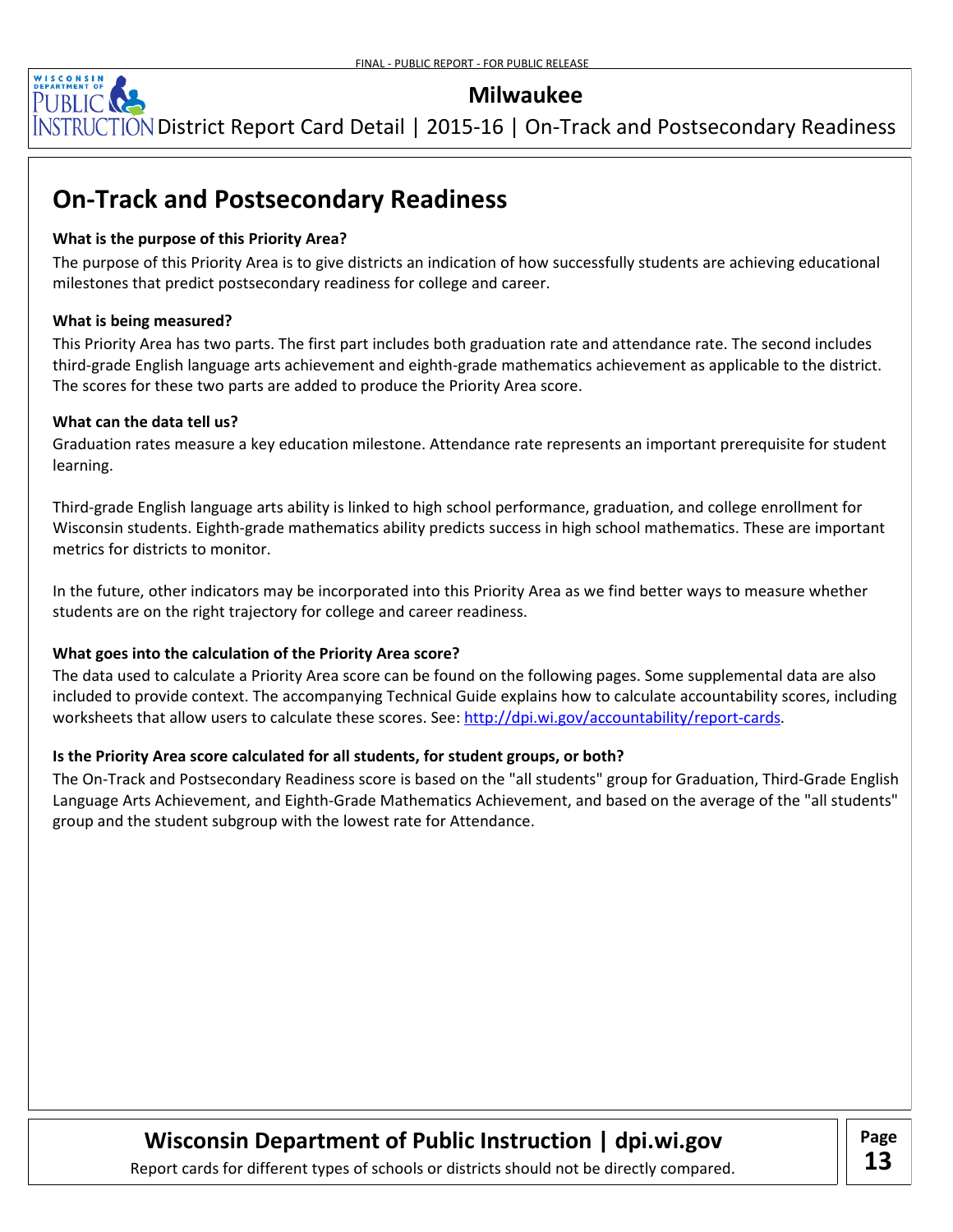

NSTRUCTION District Report Card Detail | 2015-16 | On-Track and Postsecondary Readiness

## **On-Track and Postsecondary Readiness Total Score: 68.0/100**

#### **2014-15 Attendance Score: 35.0/40**

| Group                                    | <b>Enrollment</b> | <b>Attended Davs</b> | <b>Possible Davs</b> | Rate  |
|------------------------------------------|-------------------|----------------------|----------------------|-------|
| All Students                             | 74,554            | 10,756,436.5         | 12,061,454.0         | 89.2% |
| Lowest Group: Students with Disabilities | 15,714            | 2,152,647.0          | 2,513,351.0          | 85.6% |

#### **2014-15 Graduation Score: 26.3/40**

|                     |                              | <b>Four-Year Cohort Graduation Rate</b> |       | <b>Six-Year Cohort Graduation Rate</b> |                  |       |  |  |  |
|---------------------|------------------------------|-----------------------------------------|-------|----------------------------------------|------------------|-------|--|--|--|
| <b>Group</b>        | Students in<br><b>Cohort</b> | <b>Graduates</b>                        | Rate  | Students in<br><b>Cohort</b>           | <b>Graduates</b> | Rate  |  |  |  |
| <b>All Students</b> | 5,183                        | 3,071                                   | 59.3% | 4.905                                  | 3.548            | 72.3% |  |  |  |

#### **On-Track and Postsecondary Readiness Supplemental Data**

Group performance is provided for informational purposes only and is not used to determine the On-Track and Postsecondary Readiness scores used in the accountability system.

|                                           |                              | <b>Four-Year Cohort Graduation Rate</b> |       | <b>Six-Year Cohort Graduation Rate</b> |                  |        |  |  |
|-------------------------------------------|------------------------------|-----------------------------------------|-------|----------------------------------------|------------------|--------|--|--|
| Group                                     | <b>Students in</b><br>Cohort | <b>Graduates</b>                        | Rate  | <b>Students in</b><br>Cohort           | <b>Graduates</b> | Rate   |  |  |
| American Indian or Alaskan Native         | 37                           | 16                                      | 43.2% | 28                                     | 19               | 67.9%  |  |  |
| Asian                                     | 319                          | 252                                     | 79.0% | 275                                    | 230              | 83.6%  |  |  |
| Black or African American                 | 3,236                        | 1,809                                   | 55.9% | 3,074                                  | 2,159            | 70.2%  |  |  |
| Hispanic/Latino                           | 1,076                        | 639                                     | 59.4% | 964                                    | 674              | 69.9%  |  |  |
| Native Hawaiian or Other Pacific Islander | $20$                         | *                                       | *     | $20$                                   | $\ast$           | $\ast$ |  |  |
| White                                     | 507                          | 349                                     | 68.8% | 561                                    | 464              | 82.7%  |  |  |
| Two or More Races                         | $20$                         | $\ast$                                  | *     | $20$                                   | $\ast$           | $\ast$ |  |  |
| <b>Students with Disabilities</b>         | 1,004                        | 367                                     | 36.6% | 482                                    | 187              | 38.8%  |  |  |
| Economically Disadvantaged                | 3,921                        | 2,242                                   | 57.2% | 3,620                                  | 2,594            | 71.7%  |  |  |
| Limited English Proficient                | 393                          | 197                                     | 50.1% | 330                                    | 195              | 59.1%  |  |  |

#### **Notes**

• Details on On-Track and Postsecondary Readiness calculations can be found at http://dpi.wi.gov/accountability/report-cards.

**Wisconsin Department of Public Instruction | dpi.wi.gov | Page**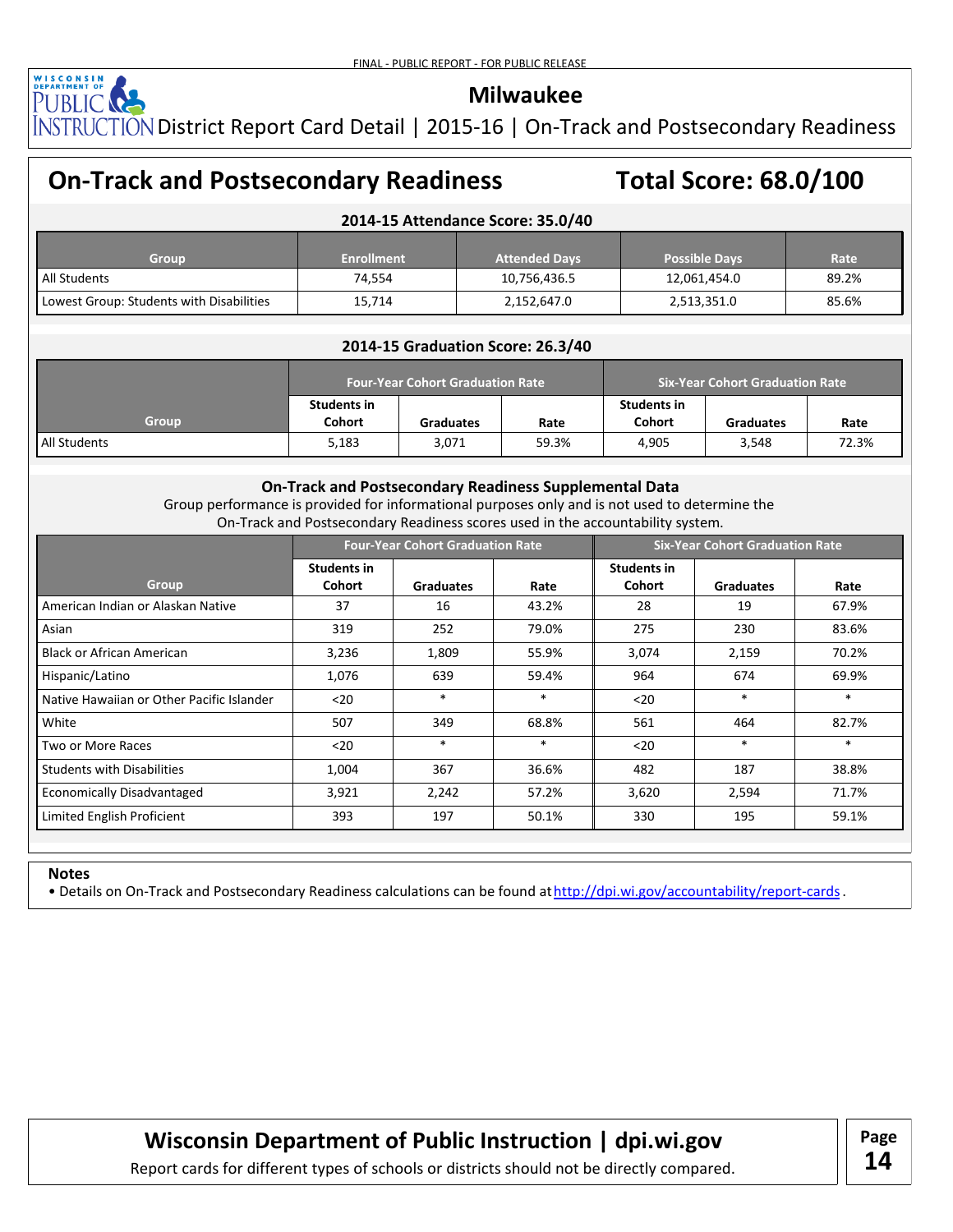

NSTRUCTION District Report Card Detail | 2015-16 | On-Track and Postsecondary Readiness

# **On-Track and Postsecondary Readiness Total Score: 68.0/100**

|                     |                   |       | 2013-14         |               |       | $2014 - 15$                                             |               |       |                 |               |
|---------------------|-------------------|-------|-----------------|---------------|-------|---------------------------------------------------------|---------------|-------|-----------------|---------------|
| Performance         | <b>Points</b>     |       | <b>Students</b> |               |       | <b>Students</b>                                         |               |       | <b>Students</b> |               |
| Level               | <b>Multiplier</b> | Count | Percent         | <b>Points</b> | Count | Percent                                                 | <b>Points</b> | Count | Percent         | <b>Points</b> |
| Advanced            | 1.5               | 132   | 2.8%            | 198           | 505   | 9.4%                                                    | 757.5         | 141   | 2.7%            | 211.5         |
| Proficient          | 1                 | 606   | 12.6%           | 606           | 830   | 15.4%                                                   | 830           | 861   | 16.2%           | 861           |
| Basic               | 0.5               | 1,302 | 27.1%           | 651           | 1,476 | 27.3%                                                   | 738           | 1,765 | 33.2%           | 882.5         |
| <b>Below Basic</b>  | 0                 | 2,756 | 57.5%           | 0             | 2,588 | 47.9%                                                   | 0             | 2,542 | 47.9%           | 0             |
| <b>Total Tested</b> |                   | 4,796 | 100%            | 1,455         | 5,399 | 100%                                                    | 2,325.5       | 5,309 | 100%            | 1,955         |
|                     |                   |       |                 |               |       |                                                         |               |       |                 |               |
|                     |                   |       |                 |               |       | 2015-16 8th Grade Mathematics Achievement Score: 3.0/10 |               |       |                 |               |
|                     |                   |       | 2013-14         |               |       | 2014-15                                                 |               |       | 2015-16         |               |

#### **2015-16 3rd Grade English Language Arts Achievement Score: 3.7/10**

#### **2015-16 8th Grade Mathematics Achievement Score: 3.0/10**

|                     |                          |       |                 |               |       | 2014-15         |               | 2015-16 |                 |               |  |
|---------------------|--------------------------|-------|-----------------|---------------|-------|-----------------|---------------|---------|-----------------|---------------|--|
| Performance         | <b>Points</b>            |       | <b>Students</b> |               |       | <b>Students</b> |               |         | <b>Students</b> |               |  |
| Level               | <b>Multiplier</b>        | Count | Percent         | <b>Points</b> | Count | Percent         | <b>Points</b> | Count   | Percent         | <b>Points</b> |  |
| Advanced            | 1.5                      | 132   | 2.9%            | 198           | 212   | 4.8%            | 318           | 46      | 1.0%            | 69            |  |
| Proficient          | 1                        | 658   | 14.5%           | 658           | 414   | 9.3%            | 414           | 428     | 9.6%            | 428           |  |
| <b>Basic</b>        | 0.5                      | 1,547 | 34.2%           | 773.5         | 1,246 | 28.1%           | 623           | 1,330   | 29.9%           | 665           |  |
| Below Basic         | 0                        | 2,187 | 48.3%           | 0             | 2,567 | 57.8%           | 0             | 2,639   | 59.4%           | 0             |  |
| <b>Total Tested</b> | $\overline{\phantom{a}}$ | 4,524 | 100%            | 1,629.5       | 4,439 | 100%            | 1,355         | 4,443   | 100%            | 1,162         |  |

#### **Notes**

- Details on On-Track and Postsecondary Readiness calculations can be found at http://dpi.wi.gov/accountability/report-cards.
- 3rd Grade English Language Arts and 8th Grade Mathematics Scores are determined in the same way as for the Student Achievement Priority Area except that if there are fewer than 20 students in the most recent year, then the most recent two years of data are combined so that the cell size requirement is met.
- Student achievement is based on Wisconsin Student Assessment System (WSAS) results for full academic year (FAY) students.
- Points displayed in the tables above are weighted so that larger numbers of students and more recent years contribute more to the score for the Priority Area.